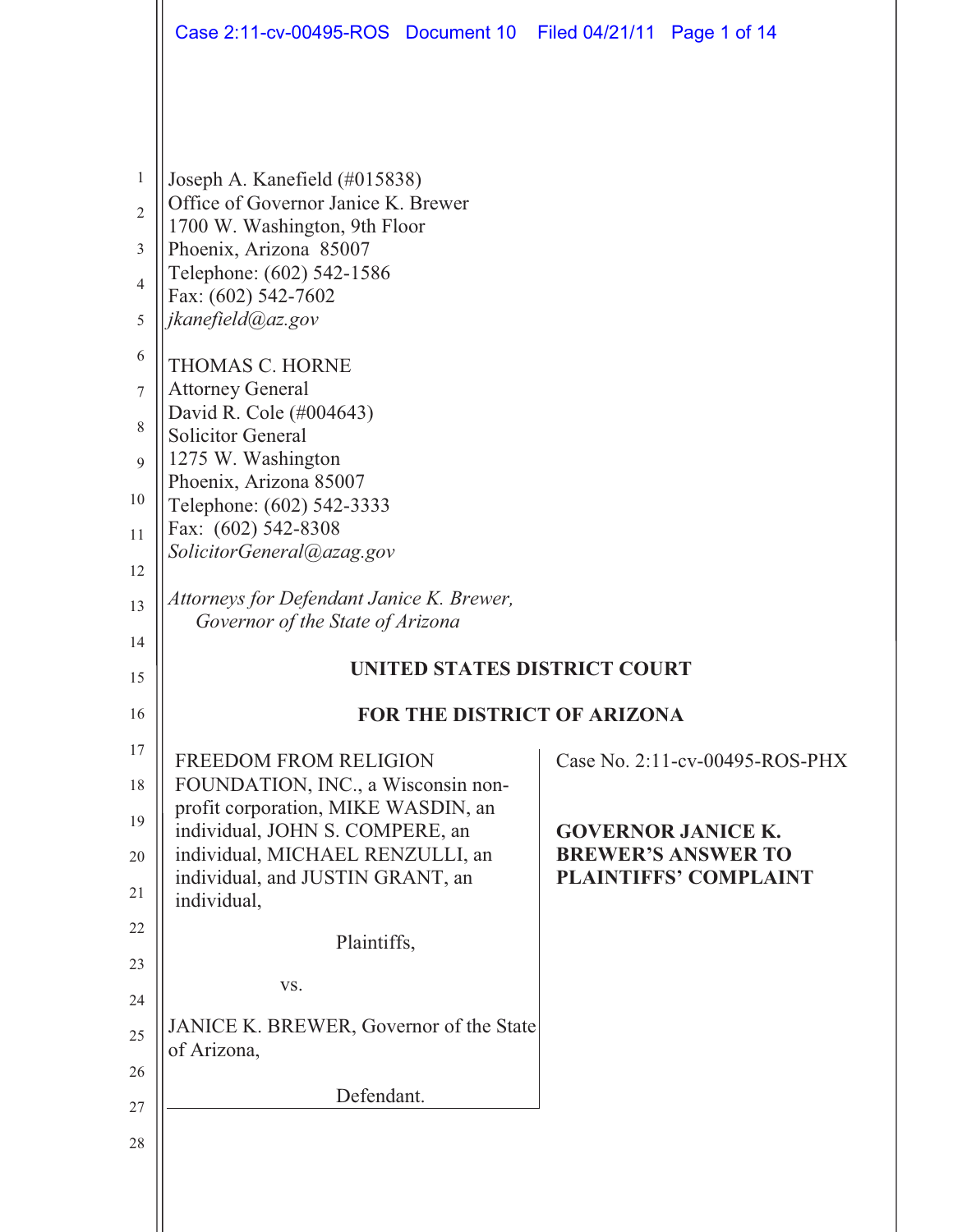2 1 2 3 4 5 6 7 8 9 10 11 12 13 14 15 16 17 18 19 20 21 22 23 24 25 26 27 28 Defendant, Arizona Governor Janice K. Brewer ("Governor") responds and answers Plaintiffs' Complaint as follows: 1. The Governor denies knowledge or information sufficient to form a belief as to the truth of the allegations in paragraph 1, and therefore denies same. 2. The Governor denies knowledge or information sufficient to form a belief as to the truth of the allegations in paragraph 2, and therefore denies same. 3. The Governor denies knowledge or information sufficient to form a belief as to the truth of the allegations in paragraph 3, and therefore denies same. 4. The Governor denies knowledge or information sufficient to form a belief as to the truth of the allegations in paragraph 4, and therefore denies same. 5. The Governor denies knowledge or information sufficient to form a belief as to the truth of the allegations in paragraph 5, and therefore denies same. 6. The Governor denies knowledge or information sufficient to form a belief as to the truth of the allegations in paragraph 6, and therefore denies same. 7. The Governor admits the allegation in paragraph 7. 8. The Governor admits the allegation in paragraph 8. 9. The Governor asserts that paragraph 9 contains a legal conclusion, and therefore denies that paragraph 9 contains any factual allegations to which a responsive pleading is required.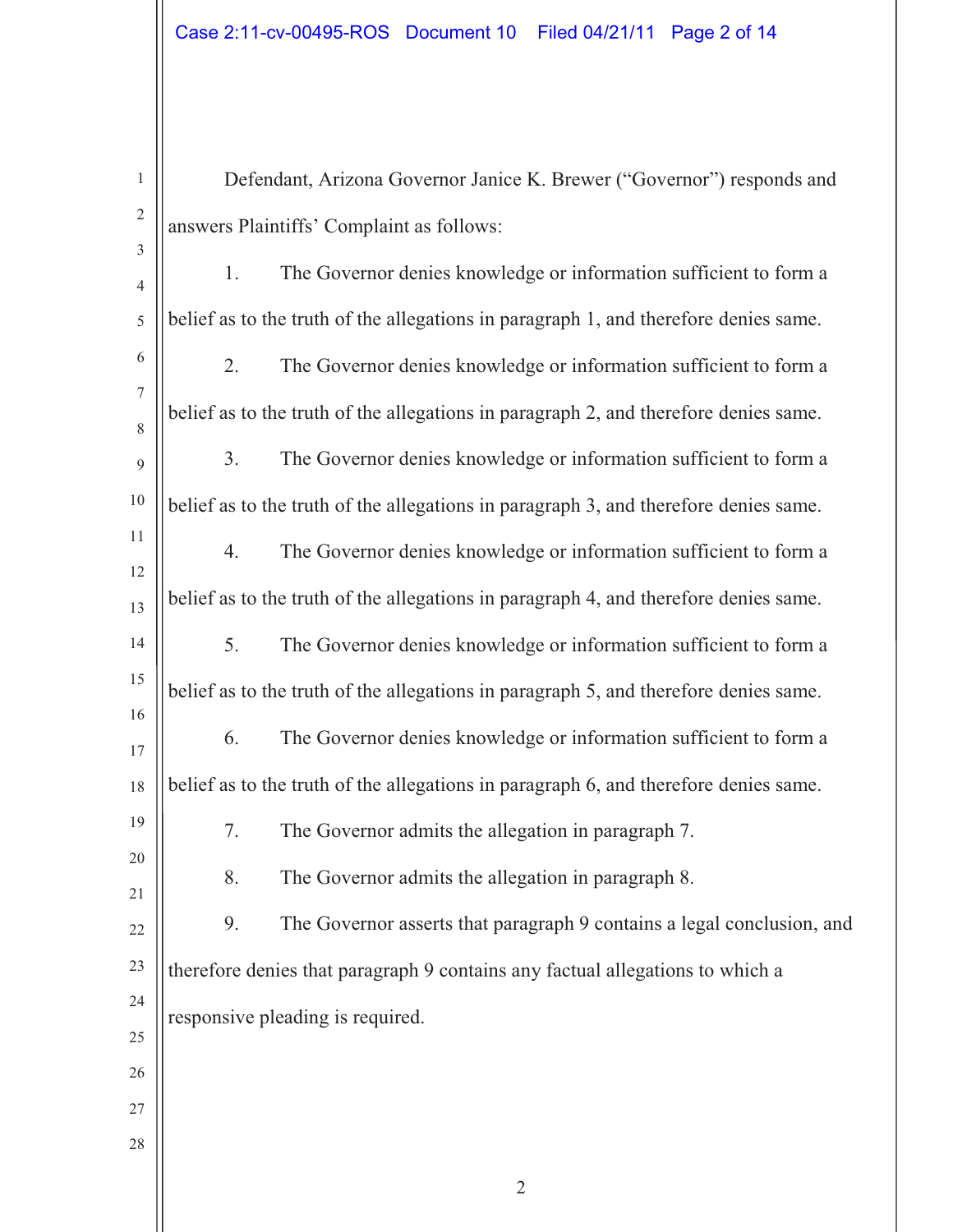10. The Governor denies that paragraph 10 contains any factual allegations to which a responsive pleading is required. Alternatively, the Governor admits that the statute cited in paragraph 10 gives federal courts jurisdiction over legal claims of the type asserted by plaintiffs, but the Governor denies that this Court, in the present action, has jurisdiction over plaintiffs' claims against the Governor.

 11. The Governor admits that venue in the District Court for the District of Arizona is proper if jurisdiction is found to exist.

 12. The Governor admits that the First Amendment became effective in 1791, but denies that paragraph 12 contains any other factual allegations to which a responsive pleading is required. With regard to any legal assertions that may be contained or implied in the paragraph, the Governor asserts that the Establishment Clause and the judicial decisions interpreting and applying that provision speak for themselves.

 13. The Governor denies that paragraph 13 contains any factual allegations to which a responsive pleading is required. With regard to any legal assertions that may be contained or implied in the paragraph, the Governor asserts that the Establishment Clause and the judicial decisions interpreting and applying that provision speak for themselves.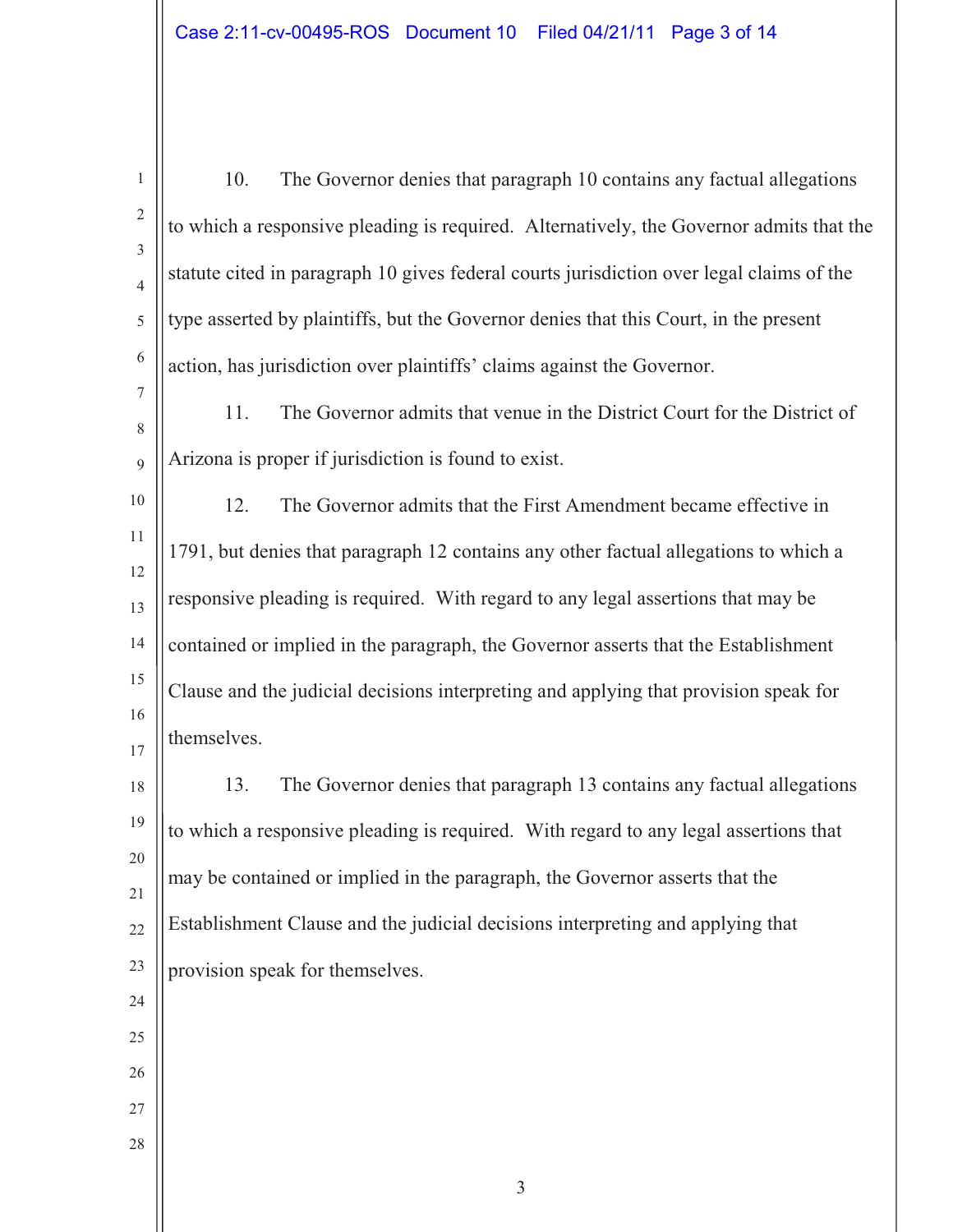2 3 5 6 14. The Governor denies that paragraph 14 contains any factual allegations to which a responsive pleading is required. With regard to any legal assertions that may be contained or implied in the paragraph, the Governor asserts that the Establishment Clause and the judicial decisions interpreting and applying that provision speak for themselves.

8 9 10 15. The Governor denies knowledge or information sufficient to form a belief as to the truth of any factual allegations in paragraph 15, and therefore the Governor denies same.

11 12 13 14 15 16 17 16. In response to paragraph 16, the Governor admits that Governor Brewer issued 2009 and 2010 prayer proclamations that coincided with the National Day of Prayer proclamations issued by President Obama. The Governor denies knowledge or information sufficient to form a belief as to the truth of the remaining allegations in paragraph 16, and therefore the Governor denies same.

18 19 20

1

 $\overline{\mathcal{A}}$ 

7

17. The Governor admits the allegation in paragraph 17.

21 22 23 24 25 26 18. The Governor admits the allegation in paragraph 18, but notes that *Freedom from Religion Foundation v. Obama*, No. 08-cv-588-bbc, was vacated by the United States Court of Appeals for the Seventh Circuit on April 14, 2011, in *Freedom from Religion Foundation v. Obama*, 2011 WL 1405156 (7th Cir. 2011) (copy attached), and remanded with instructions to dismiss for want of a justiciable controversy.

28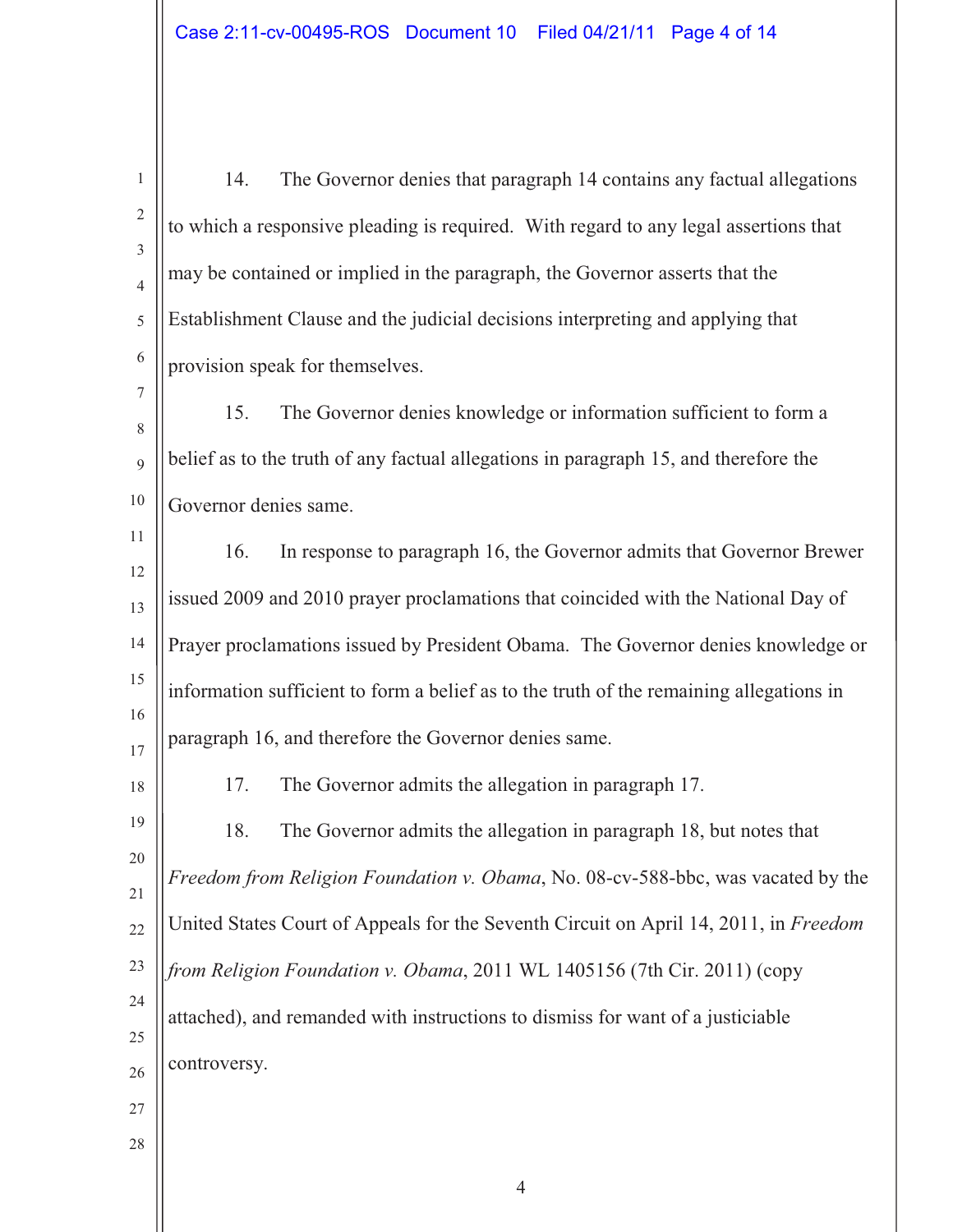1 2 3  $\overline{\mathcal{A}}$ 5 19. In response to paragraph 19, the Governor admits that she issued a proclamation on January 17, 2010, proclaiming a Day of Prayer for the Arizona Economy and State Budget, and that the proclamation "encourage[s] all citizens to pray for God's blessings on our State and our Nation."

6 7 8 9 10 11 20. The Governor denies that paragraph 20 contains any factual allegations to which a responsive pleading is required. Paragraph 20 attempts to summarize the holding of *Lemon v. Kurtzman*, 403 U.S. 602 (1971), which is not complete. The Governor denies that this three-pronged test has been unanimously accepted as the sole means of determining compliance with the Establishment Clause.

13 14 15 16 17 18 19 20 21 22 23 24 25 26 21. The Governor denies that paragraph 21 contains any factual allegations to which a responsive pleading is required. With regard to any legal assertions contained or implied in paragraph 21, the Governor asserts that the Establishment Clause and the judicial decisions interpreting and applying that provision speak for themselves. In the alternative, the Governor denies the allegations of paragraph 21. 22. The Governor denies that paragraph 22 contains any factual allegations to which a responsive pleading is required. With regard to any legal assertions that may be contained or implied in the paragraph, the Governor asserts that the Establishment Clause and the judicial decisions interpreting and applying that provision speak for themselves. In the alternative, the Governor denies the allegations of the paragraph.

27 28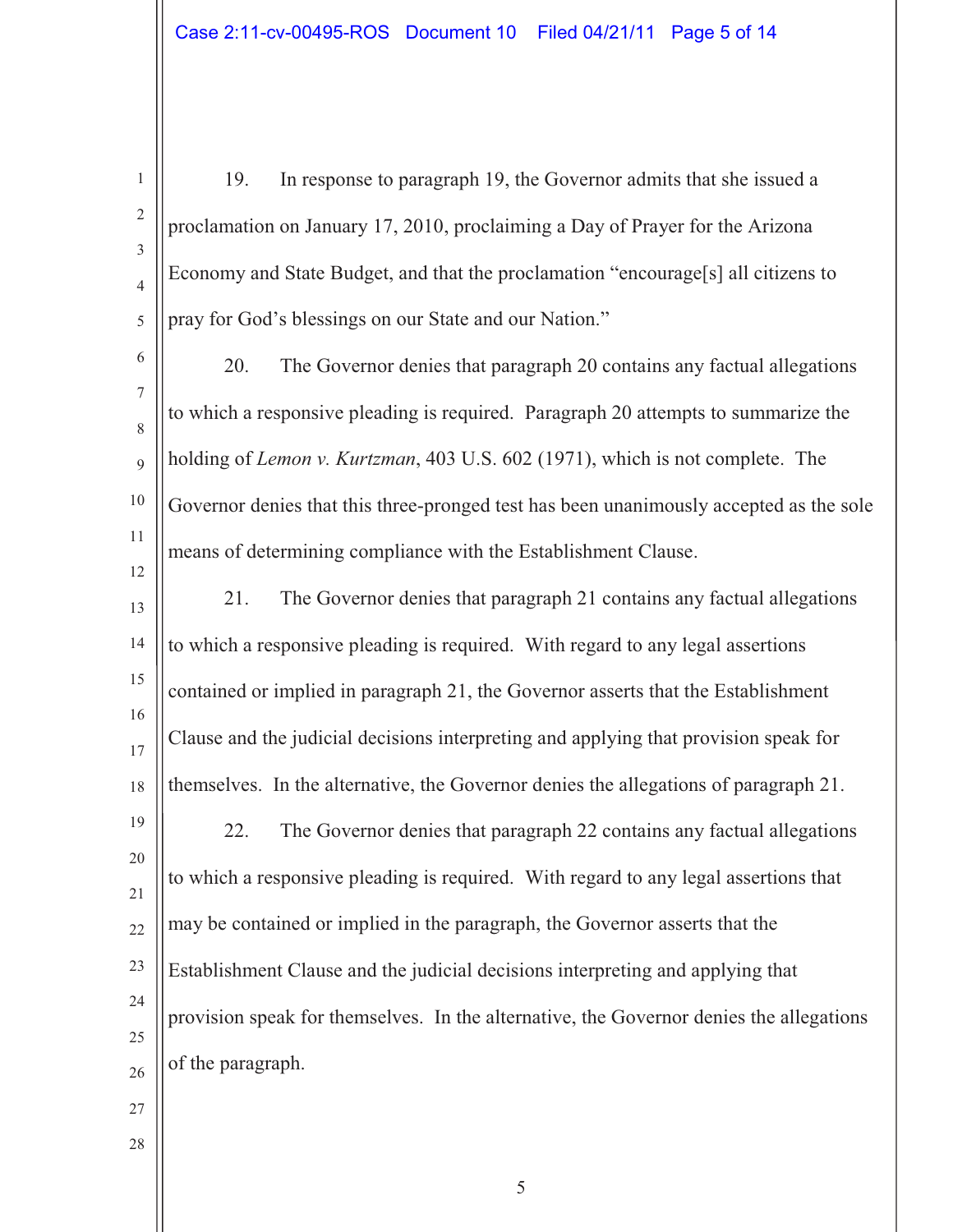23. The Governor denies that paragraph 23 contains any factual allegations to which a responsive pleading is required. With regard to any legal assertions that may be contained or implied in the paragraph, the Governor asserts that the Establishment Clause and the judicial decisions interpreting and applying that provision speak for themselves. In the alternative, the Governor denies the allegations of the paragraph.

9 10 11 12 13 14 15 16 24. The Governor denies knowledge or information sufficient to form a belief as to the truth of any factual allegations that may be contained in paragraph 24, and therefore the Governor denies same. With regard to any legal assertions that may be contained or implied in the paragraph, the Governor asserts that the Establishment Clause and the judicial decisions interpreting and applying that provision speak for themselves. In the alternative, the Governor denies the allegations of the paragraph.

17 18 19 20 21 22 23 24 25 26 25. The Governor denies knowledge or information sufficient to form a belief as to the truth of any factual allegations that may be contained in paragraph 25, and therefore the Governor denies same. With regard to any legal assertions that may be contained or implied in the paragraph, the Governor asserts that the Establishment Clause and the judicial decisions interpreting and applying that provision speak for themselves. In the alternative, the Governor denies the allegations of the paragraph.

27 28

1

2

3

 $\overline{\mathcal{A}}$ 

5

6

7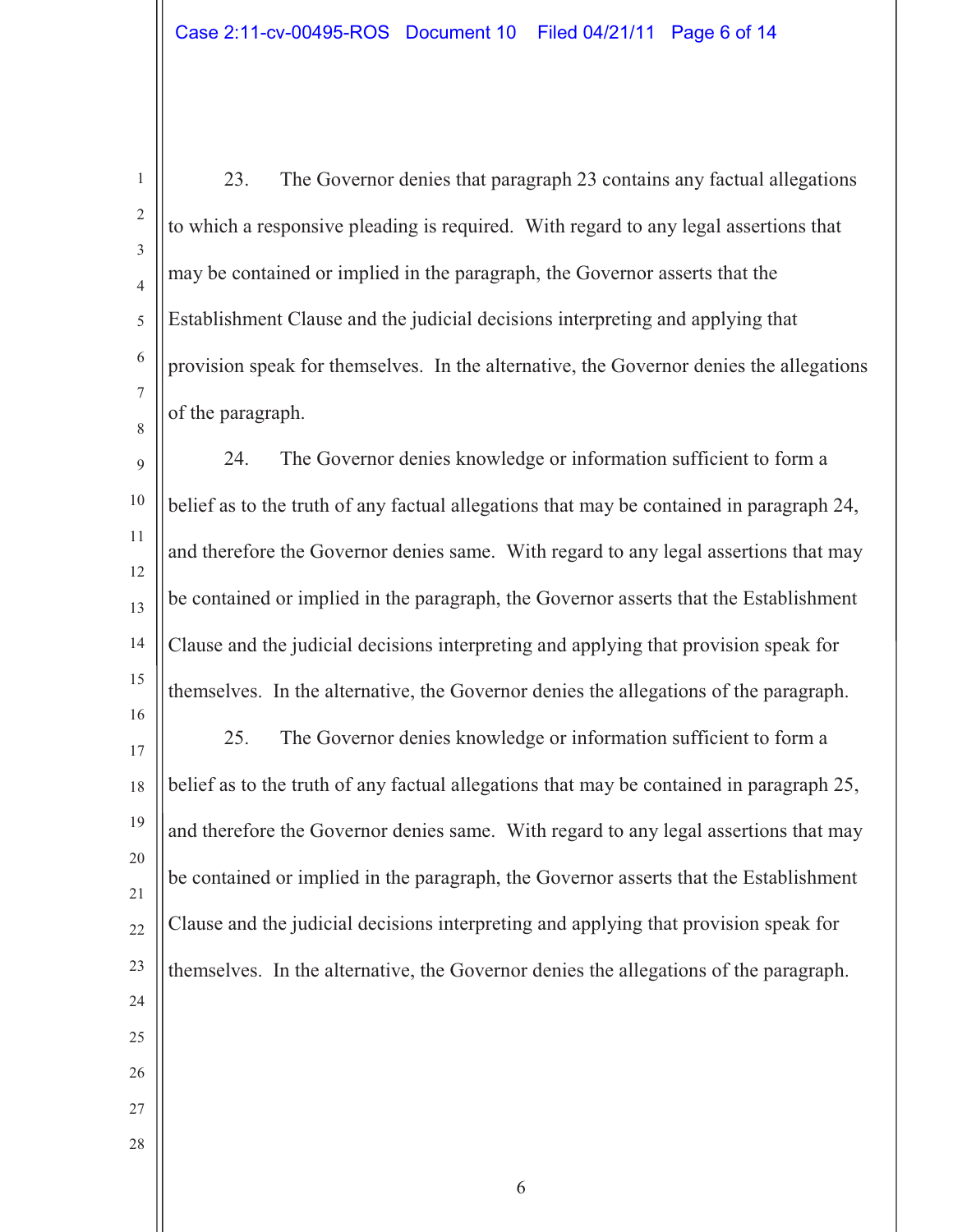1 2 3  $\overline{\mathcal{A}}$ 5 6 7 8 9 10 11 12 13 14 15 16 17 18 19 20 21 22 23 24 25 26 27 28 26. The Governor denies knowledge or information sufficient to form a belief as to the truth of any factual allegations that may be contained in paragraph 26, and therefore the Governor denies same. With regard to any legal assertions that may be contained or implied in the paragraph, the Governor asserts that the Establishment Clause and the judicial decisions interpreting and applying that provision speak for themselves. In the alternative, the Governor denies the allegations of the paragraph. 27. The Governor denies knowledge or information sufficient to form a belief as to the truth of any factual allegations that may be contained in paragraph 27, and therefore the Governor denies same. With regard to any legal assertions that may be contained or implied in the paragraph, the Governor asserts that the Establishment Clause and the judicial decisions interpreting and applying that provision speak for themselves. In the alternative, the Governor denies the allegations of the paragraph. 28. The Governor denies knowledge or information sufficient to form a belief as to the truth of any factual allegations that may be contained in paragraph 28, and therefore the Governor denies same. With regard to any legal assertions that may be contained or implied in the paragraph, the Governor asserts that the Establishment Clause and the judicial decisions interpreting and applying that provision speak for themselves. In the alternative, the Governor denies the allegations of the paragraph. 29. The Governor denies that paragraph 29 contains any factual allegations to which a responsive pleading is required and asserts that Article II, Section 12, of the Arizona Constitution speaks for itself.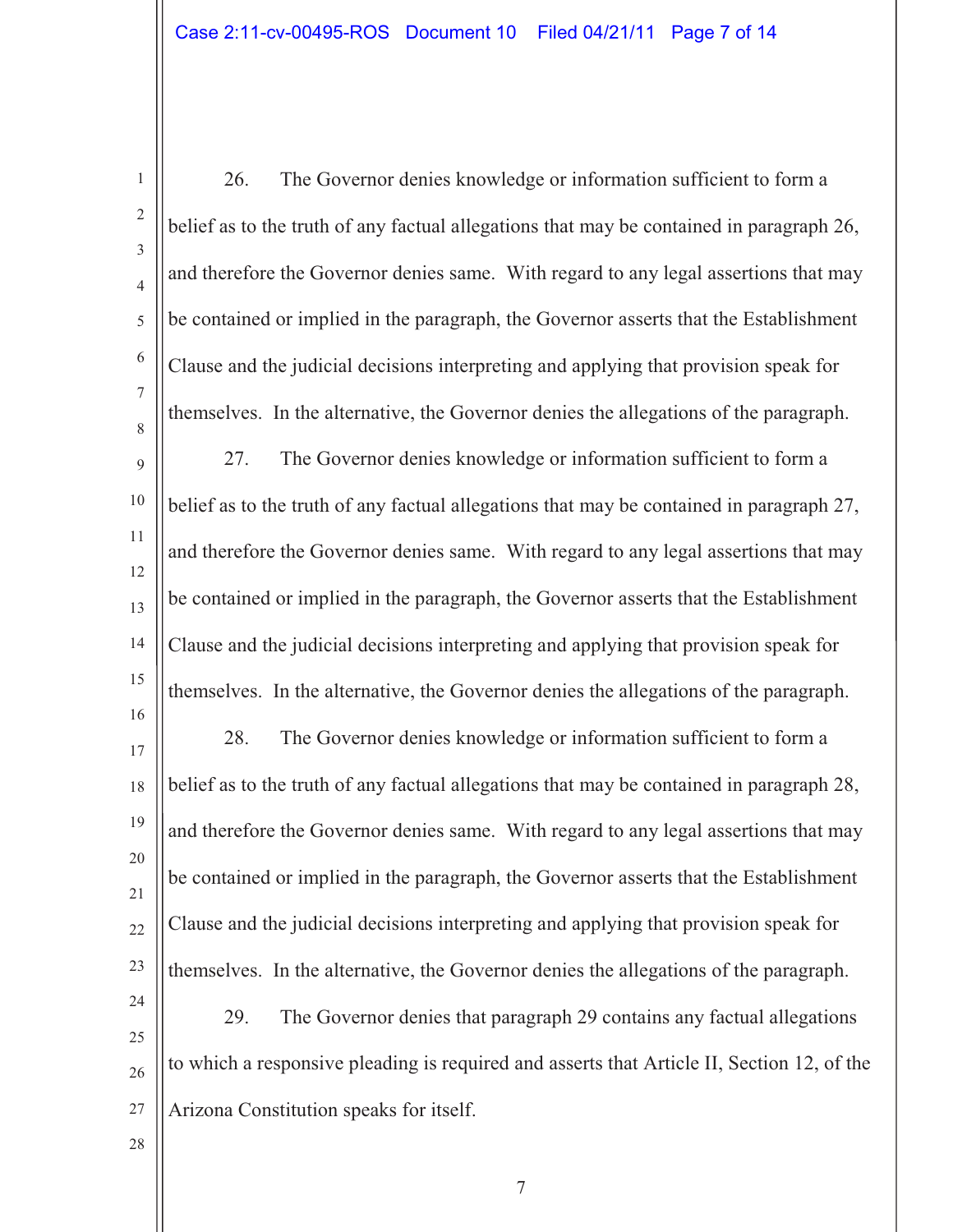30. The Governor denies the allegations in paragraph 30.

31. The Governor denies that paragraph 31 contains any factual allegations to which a responsive pleading is required and asserts that Article XX, Section 1, of the Arizona Constitution speaks for itself.

 32. The Governor denies knowledge or information sufficient to form a belief as to the truth of any factual allegations that may be contained in paragraph 32, and therefore the Governor denies same. With regard to any legal assertions that may be contained or implied in the paragraph, the Governor asserts that the Establishment Clause and the judicial decisions interpreting and applying that provision speak for themselves. In the alternative, the Governor denies the allegations of the paragraph. 33. The Governor denies knowledge or information sufficient to form a belief as to the truth of any factual allegations that may be contained in paragraph 33, and therefore the Governor denies same. With regard to any legal assertions that may be contained or implied in the paragraph, the Governor asserts that the Establishment Clause and the judicial decisions interpreting and applying that provision speak for themselves. In the alternative, the Governor denies the allegations of the paragraph.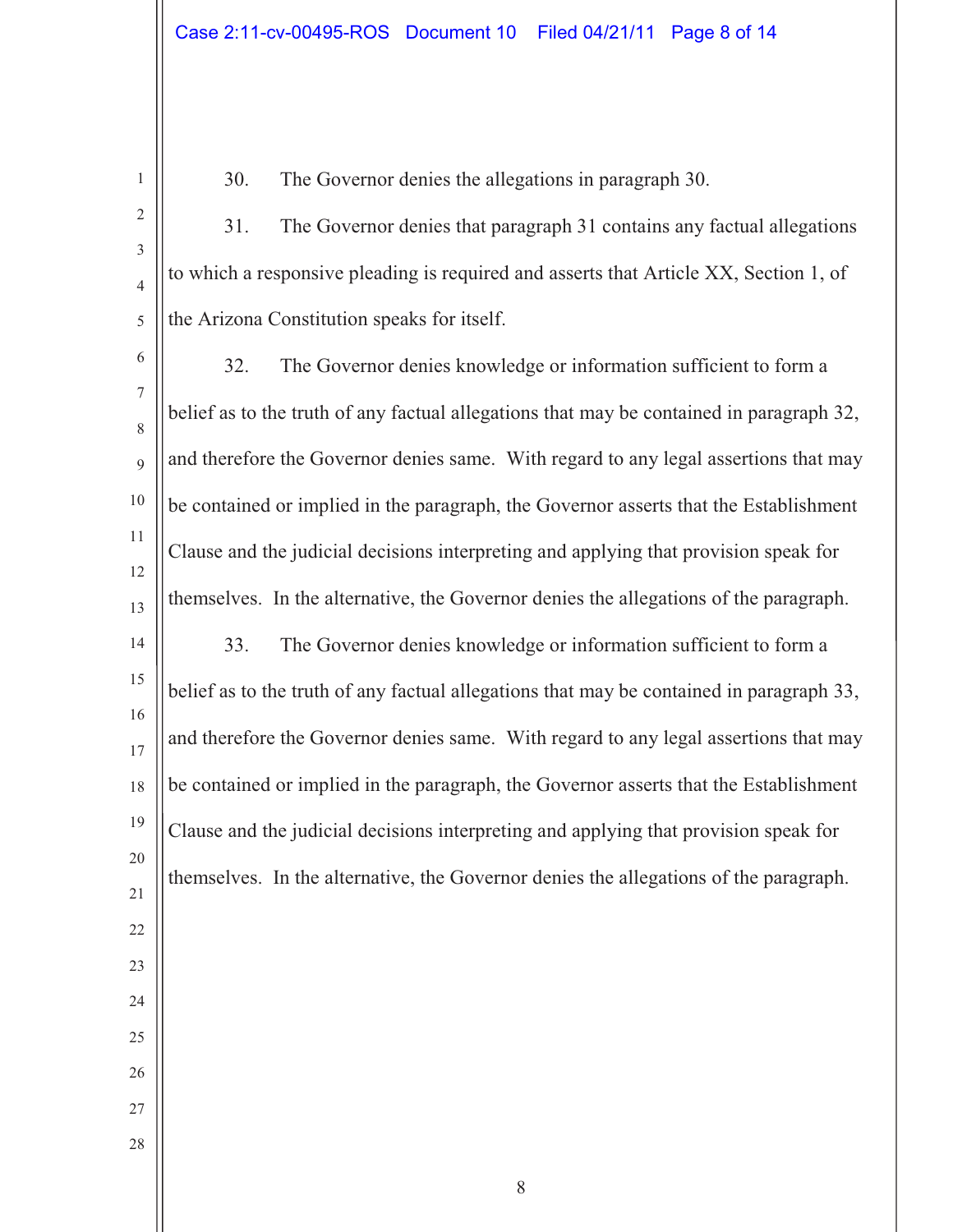1 2 3  $\overline{\mathcal{A}}$ 5 6 7 8 9 10 11 12 13 14 15 16 17 18 19 20 21 22 23 24 25 26 27 28 34. The Governor denies knowledge or information sufficient to form a belief as to the truth of any factual allegations that may be contained in paragraph 34, and therefore the Governor denies same. With regard to any legal assertions that may be contained or implied in the paragraph, the Governor asserts that the Establishment Clause and the judicial decisions interpreting and applying that provision speak for themselves. In the alternative, the Governor denies the allegations of the paragraph. 35. The Governor denies knowledge or information sufficient to form a belief as to the truth of any factual allegations that may be contained in paragraph 35, and therefore the Governor denies same. With regard to any legal assertions that may be contained or implied in the paragraph, the Governor asserts that the Establishment Clause and the judicial decisions interpreting and applying that provision speak for themselves. In the alternative, the Governor denies the allegations of the paragraph. 36. The Governor denies knowledge or information sufficient to form a belief as to the truth of any factual allegations that may be contained in paragraph 36, and therefore the Governor denies same. With regard to any legal assertions that may be contained or implied in the paragraph, the Governor asserts that the Establishment Clause and the judicial decisions interpreting and applying that provision speak for themselves. In the alternative, the Governor denies the allegations of the paragraph. 37. In response to paragraph 37, the Governor asserts that her proclamations speak for themselves and denies the remaining allegations in paragraph 37.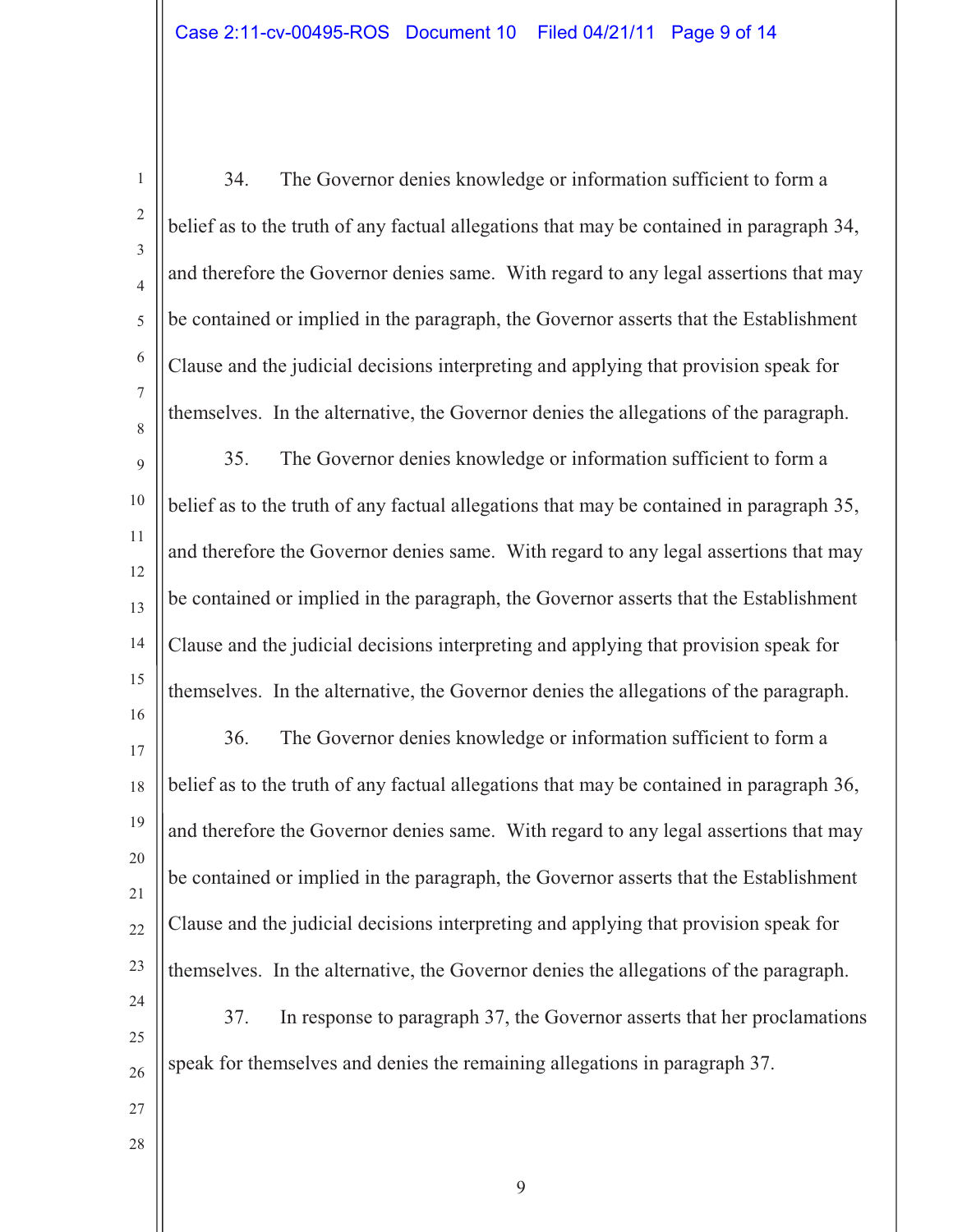38. The Governor admits that she plans to issue a proclamation designating May 5, 2011, as Arizona Day of Prayer, but denies the remaining allegations in paragraph 38.

39. The Governor denies the allegations in paragraph 39.

40. The Governor denies the allegations in paragraph 40.

 41. The Governor denies knowledge or information sufficient to form a belief as to the truth of the allegations in paragraph 41, and therefore the Governor denies same.

 42. In response to paragraph 42, the Governor denies knowledge or information sufficient to form a belief as to the truth of any factual allegations about the actions, organizational interests, or mission of FFRF, and therefore the Governor denies same. With regard to all legal assertions contained or implied in the paragraph, the Governor asserts that the Establishment Clause and the judicial decisions interpreting and applying that provision and that the Arizona Constitution and the judicial decisions interpreting and applying that constitution speak for themselves. In the alternative, the Governor denies the allegations of the paragraph. 43. The Governor denies the allegations in paragraph 43.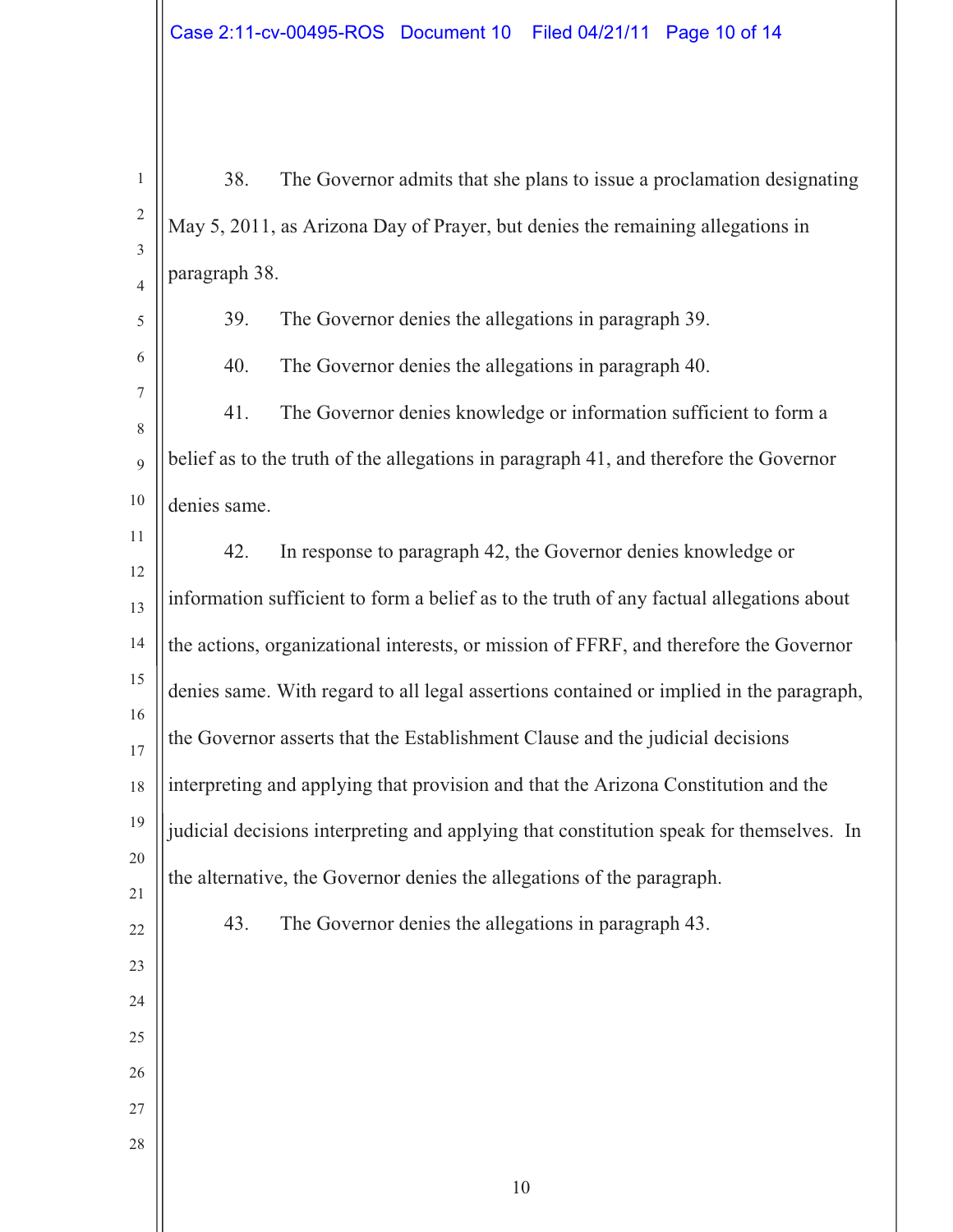| $\mathbf{1}$        | The Governor denies knowledge or information sufficient to form a<br>44.                 |
|---------------------|------------------------------------------------------------------------------------------|
| $\overline{2}$      | belief as to the truth of any factual allegations that may be contained in paragraph 44, |
| 3<br>$\overline{4}$ | and therefore the Governor denies same. With regard to any legal assertions that may     |
| 5                   | be contained or implied in the paragraph, the Governor asserts that the Establishment    |
| 6                   | Clause and the judicial decisions interpreting and applying that provision speak for     |
| $\tau$<br>8         | themselves. In the alternative, the Governor denies the allegations of the paragraph.    |
| 9                   | The Governor denies knowledge or information sufficient to form a<br>45.                 |
| $10\,$              | belief as to the truth of any factual allegations that may be contained in paragraph 45, |
| 11                  | and therefore the Governor denies same. With regard to any legal assertions that may     |
| 12<br>13            | be contained or implied in the paragraph, the Governor asserts that the Establishment    |
| 14                  | Clause and the judicial decisions interpreting and applying that provision speak for     |
| 15                  | themselves. In the alternative, the Governor denies the allegations of the paragraph.    |
| 16                  | The Governor denies that paragraph 46 contains any factual allegations<br>46.            |
| 17                  |                                                                                          |
| 18                  | to which a responsive pleading is required. With regard to all legal assertions          |
| 19                  | contained or implied in the paragraph, the Governor asserts that the United States and   |
| 20<br>21            | Arizona Constitutions and the judicial decisions interpreting and applying them speak    |
| 22                  | for themselves.                                                                          |
| 23                  |                                                                                          |
| 24                  |                                                                                          |
| 25                  |                                                                                          |
| 26                  |                                                                                          |
| 27                  |                                                                                          |
| 28                  |                                                                                          |
|                     |                                                                                          |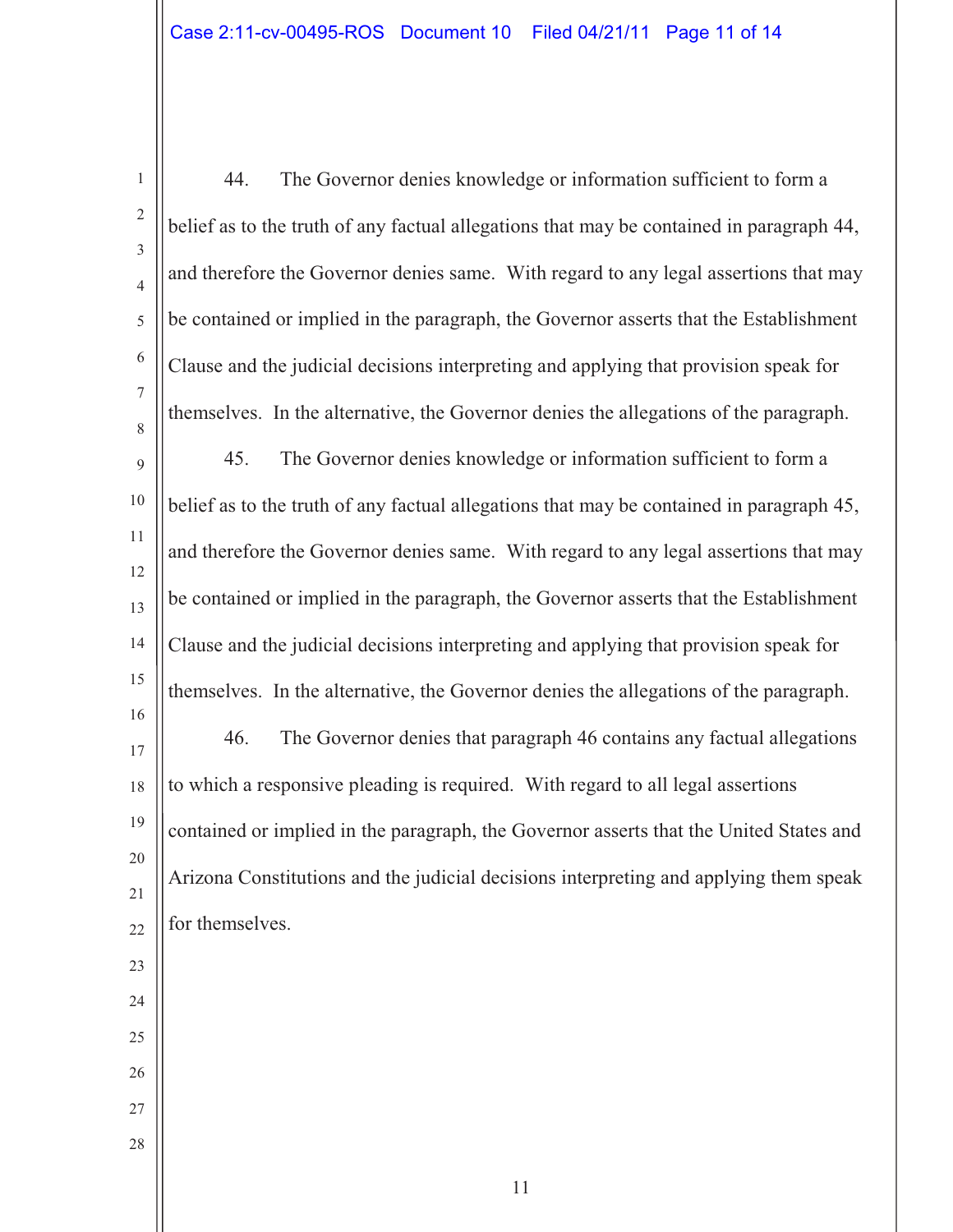## 12 1 2 3 4 5 6 7 8 9 10 11 12 13 14 15 16 17 18 19 20 21 22 23 24 25 26 27 28 **GENERAL DENIAL**  47. The remainder of the Complaint for Declaratory Relief and Injunction constitutes a prayer for relief, to which no response is required. To the extent that a response is required, the Governor denies that plaintiffs are entitled to any of the relief they request. 48. The Governor denies all allegations not specifically admitted. 49. The Governor denies all legal conclusions and any allegations based on hearsay. **AFFIRMATIVE DEFENSES**  1. Plaintiffs have failed to state a claim upon which relief can be granted against the Governor. 2. Plaintiffs lack standing to assert their claims against the Governor. 3. The Governor's actions have at all times complied with the Arizona Constitution, the United States Constitution, and all other applicable state and federal laws. 4. The Governor asserts each and every defense that may be available to her regarding any claim made against her under the Arizona Constitution. 5. The Governor asserts each and every defense that may be available to her regarding any claims made against her under the United States Constitution, including her right to free speech under the First Amendment.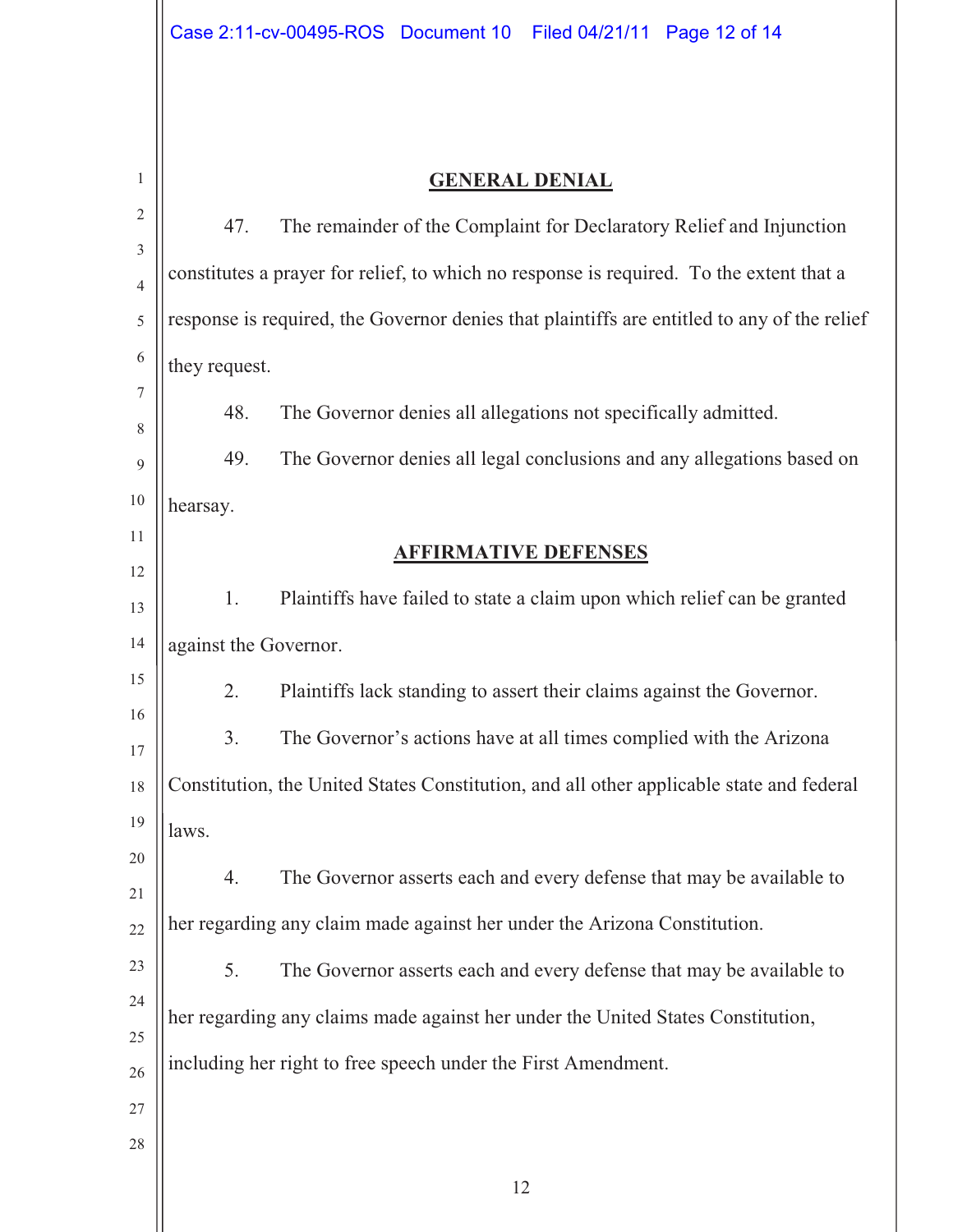| 1              | 6.<br>The Governor asserts that plaintiffs' claims against all past             |  |  |  |
|----------------|---------------------------------------------------------------------------------|--|--|--|
| $\sqrt{2}$     | proclamations issued by the Governor are moot and untimely, and that all claims |  |  |  |
| 3              |                                                                                 |  |  |  |
| $\overline{4}$ | against future proclamations are not ripe.                                      |  |  |  |
| 5              | Respectfully submitted this 21st day of April, 2011.                            |  |  |  |
| 6              |                                                                                 |  |  |  |
| 7              | By s/Joseph A. Kanefield                                                        |  |  |  |
| 8              | Joseph A. Kanefield<br>Office of Governor Janice K. Brewer                      |  |  |  |
| 9              | 1700 W. Washington, 9th Floor                                                   |  |  |  |
| 10             | Phoenix, AZ 85007                                                               |  |  |  |
| 11             | By s/David R. Cole w/permission                                                 |  |  |  |
| 12             | <b>THOMAS C. HORNE</b><br><b>Attorney General</b>                               |  |  |  |
| 13             | David R. Cole (004643)                                                          |  |  |  |
| 14             | <b>Solicitor General</b>                                                        |  |  |  |
| 15             | 1275 W. Washington<br>Phoenix, Arizona 85007                                    |  |  |  |
| 16             | Telephone: (602) 542-3333                                                       |  |  |  |
| 17             | FaX: (602) 542-8308<br>SolicitorGeneral@azag.gov                                |  |  |  |
| 18             |                                                                                 |  |  |  |
| 19             | Attorneys for Defendant Janice K. Brewer,<br>Governor of the State of Arizona   |  |  |  |
| 20             |                                                                                 |  |  |  |
| $21\,$         |                                                                                 |  |  |  |
| 22             |                                                                                 |  |  |  |
| 23             |                                                                                 |  |  |  |
| 24             |                                                                                 |  |  |  |
| 25             |                                                                                 |  |  |  |
| 26             |                                                                                 |  |  |  |
| 27             |                                                                                 |  |  |  |
| 28             |                                                                                 |  |  |  |
|                |                                                                                 |  |  |  |
|                | 13                                                                              |  |  |  |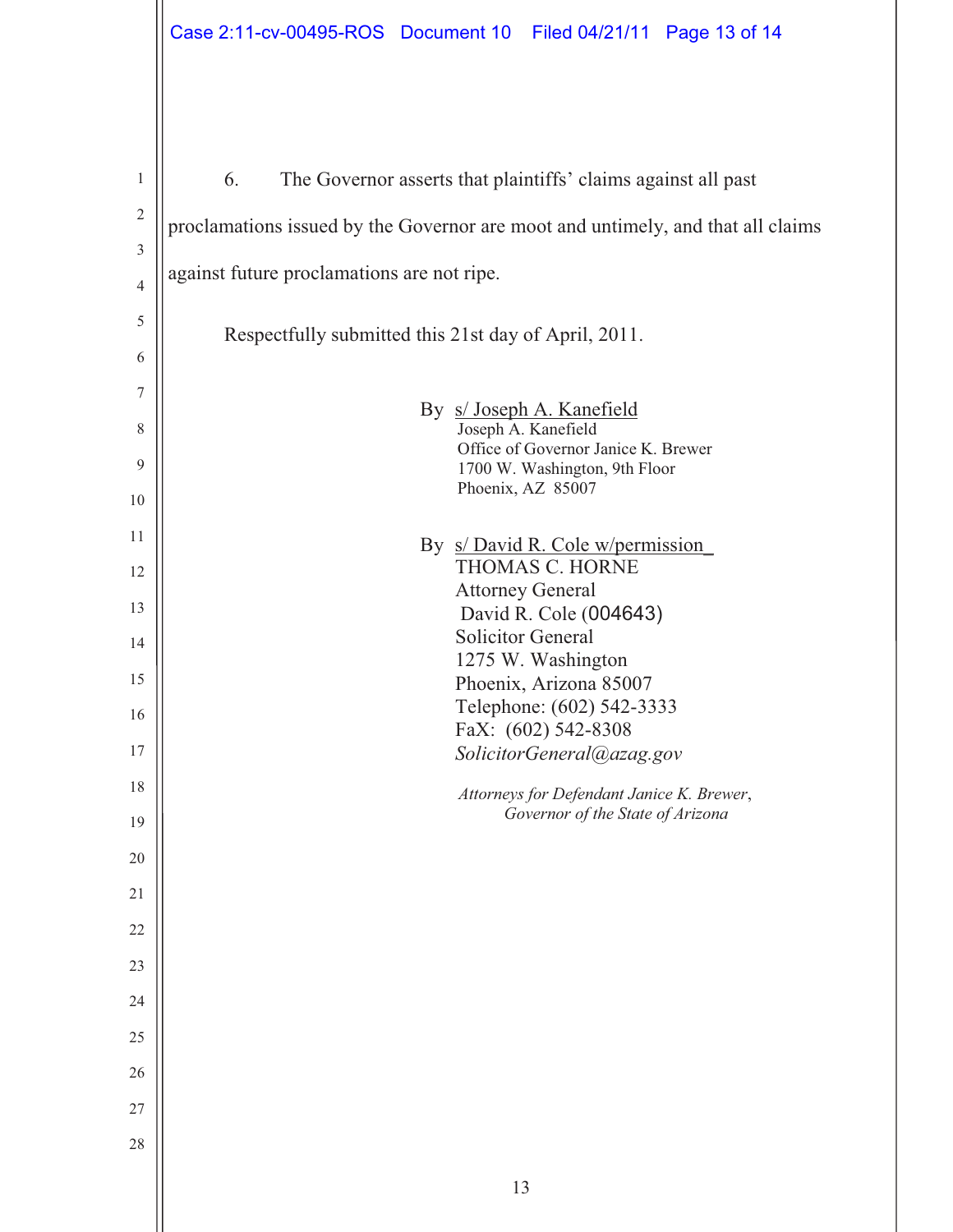| $\mathbf{1}$   | <b>CERTIFICATE OF SERVICE</b>                                                        |  |  |
|----------------|--------------------------------------------------------------------------------------|--|--|
| $\sqrt{2}$     | I hereby certify that on April 21, 2011, I electronically transmitted the attached   |  |  |
| $\mathfrak z$  | document to the Clerk's Office using the CM/ECF System for filing and transmittal of |  |  |
| $\overline{4}$ | a Notice of Electronic Filing to the CM/ECF registrants on record.                   |  |  |
| $\sqrt{5}$     |                                                                                      |  |  |
| 6              | s/Joseph Kanefield                                                                   |  |  |
| $\tau$         |                                                                                      |  |  |
| $\,8\,$        |                                                                                      |  |  |
| $\overline{9}$ |                                                                                      |  |  |
| $10\,$         |                                                                                      |  |  |
| 11             |                                                                                      |  |  |
| 12             |                                                                                      |  |  |
| 13             |                                                                                      |  |  |
| 14             |                                                                                      |  |  |
| 15             |                                                                                      |  |  |
| 16             |                                                                                      |  |  |
| 17             |                                                                                      |  |  |
| $18\,$         |                                                                                      |  |  |
| $19\,$         |                                                                                      |  |  |
| $20\,$         |                                                                                      |  |  |
| $21\,$         |                                                                                      |  |  |
| $22\,$         |                                                                                      |  |  |
| $23\,$         |                                                                                      |  |  |
| $24\,$         |                                                                                      |  |  |
| $25\,$         |                                                                                      |  |  |
| $26\,$         |                                                                                      |  |  |
| 27             |                                                                                      |  |  |
| 28             |                                                                                      |  |  |
|                | 14                                                                                   |  |  |
|                |                                                                                      |  |  |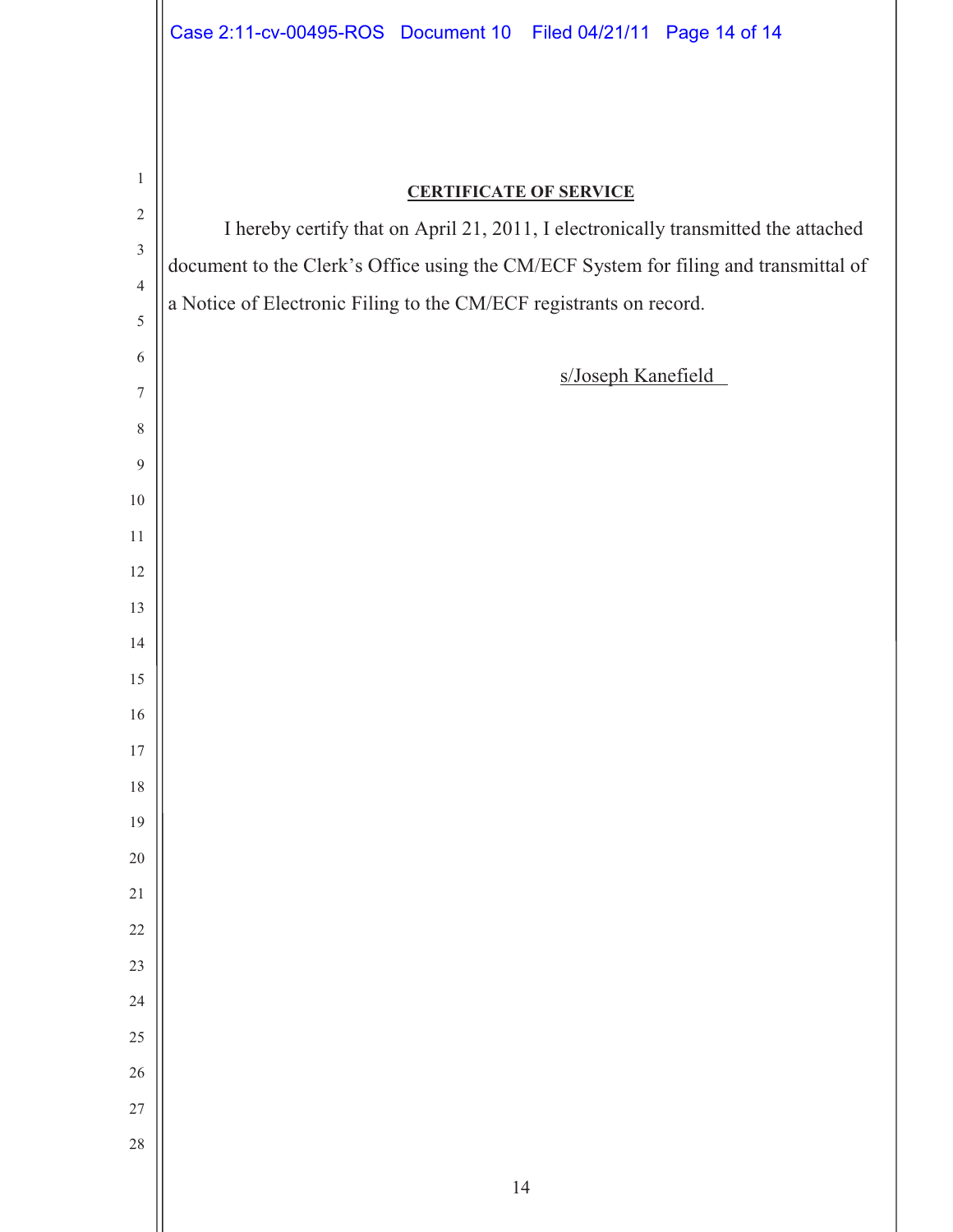# In the United States Court of Appeals For the Seventh Circuit

No. 10-1973

FREEDOM FROM RELIGION FOUNDATION, INC., *et al*.,

*Plaintiffs-Appellees*,

*v.*

BARACK OBAMA, President of the United States, and ROBERT GIBBS, White House Press Secretary,

*Defendants-Appellants*.

Appeal from the United States District Court for the Western District of Wisconsin. No. 08-cv-588-bbc—**Barbara B. Crabb**, *Judge*.

ARGUED DECEMBER 2, <sup>2010</sup>—DECIDED APRIL 14, <sup>2011</sup>

Before EASTERBROOK, *Chief Judge*, and MANION and WILLIAMS, *Circuit Judges*.

EASTERBROOK, *Chief Judge*. Since the founding of the Republic, Congress has requested Presidents to call on the citizens to pray. Every President except Thomas Jefferson, who deemed such proclamations inconsistent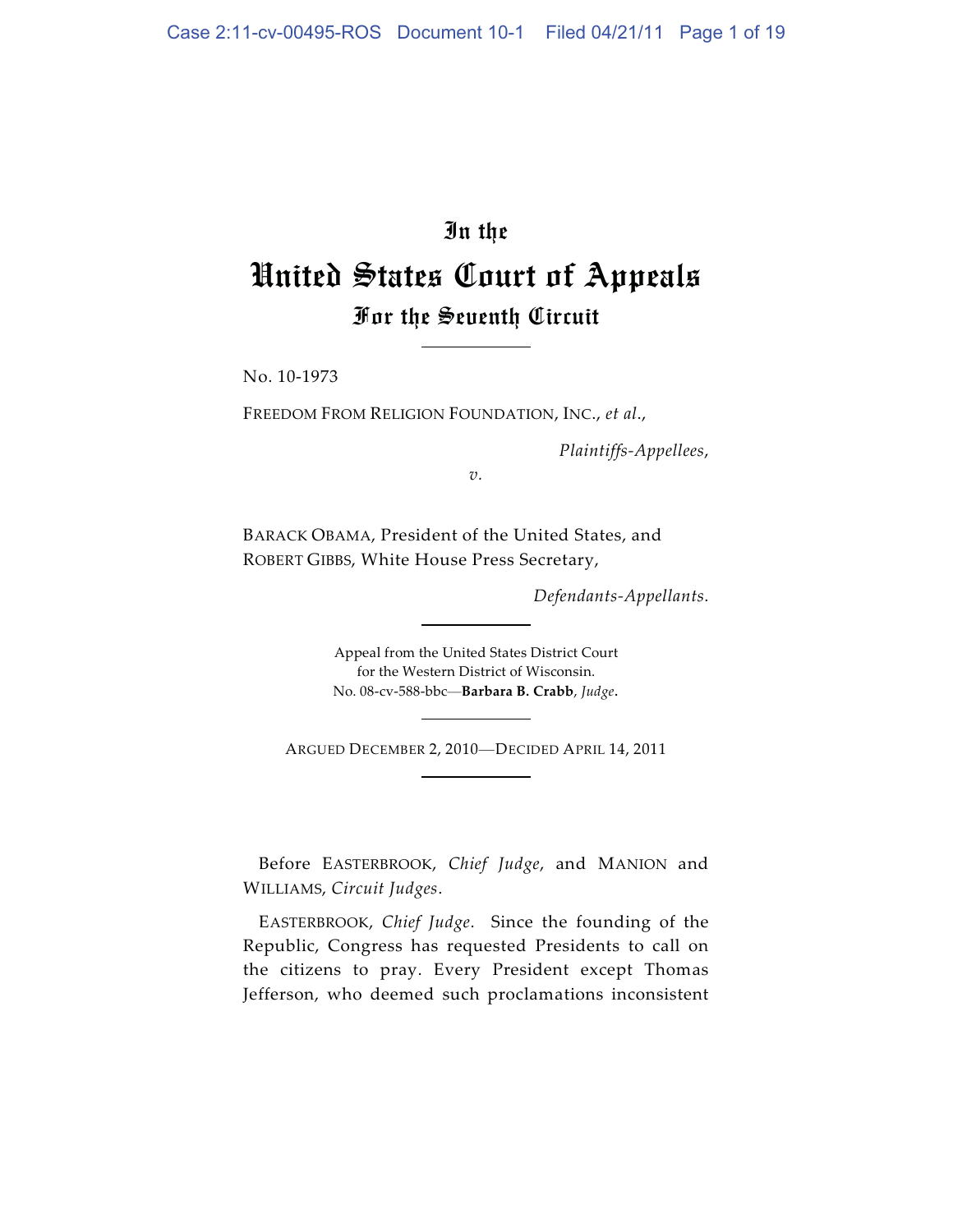with the Constitution's first amendment, has complied. See *Lynch v. Donnelly*, 465 U.S. 668, 674–78 (1984). The first of these proclamations, establishing Thanksgiving Day, was issued by President Washington on October 3, 1789, shortly after Congress transmitted to the states the text of what is now the first amendment. We reproduce President Washington's proclamation as Appendix A to this opinion.

Presidential proclamations for both Memorial Day and Thanksgiving Day commonly include an invitation to pray. In 1952 the House and Senate adopted a joint resolution asking the President to establish a third such day annually, to be called a "national day of prayer." Pub. L. 324, 66 Stat. 64. President Truman proclaimed July 4, 1952, as the first National Day of Prayer. Proclamation 2978, 3 C.F.R. 160 (1949–53). Later presidents issued similar proclamations, though they designated different dates. In 1988 Congress enacted 36 U.S.C. §119, codifying the first Thursday in May as the appropriate day. As amended slightly in 1998, this statute reads:

The President shall issue each year a proclamation designating the first Thursday in May as a National Day of Prayer on which the people of the United States may turn to God in prayer and meditation at churches, in groups, and as individuals.

The most recent proclamation under this statute, issued by President Obama on April 30, 2010, appears as Appendix B to this opinion.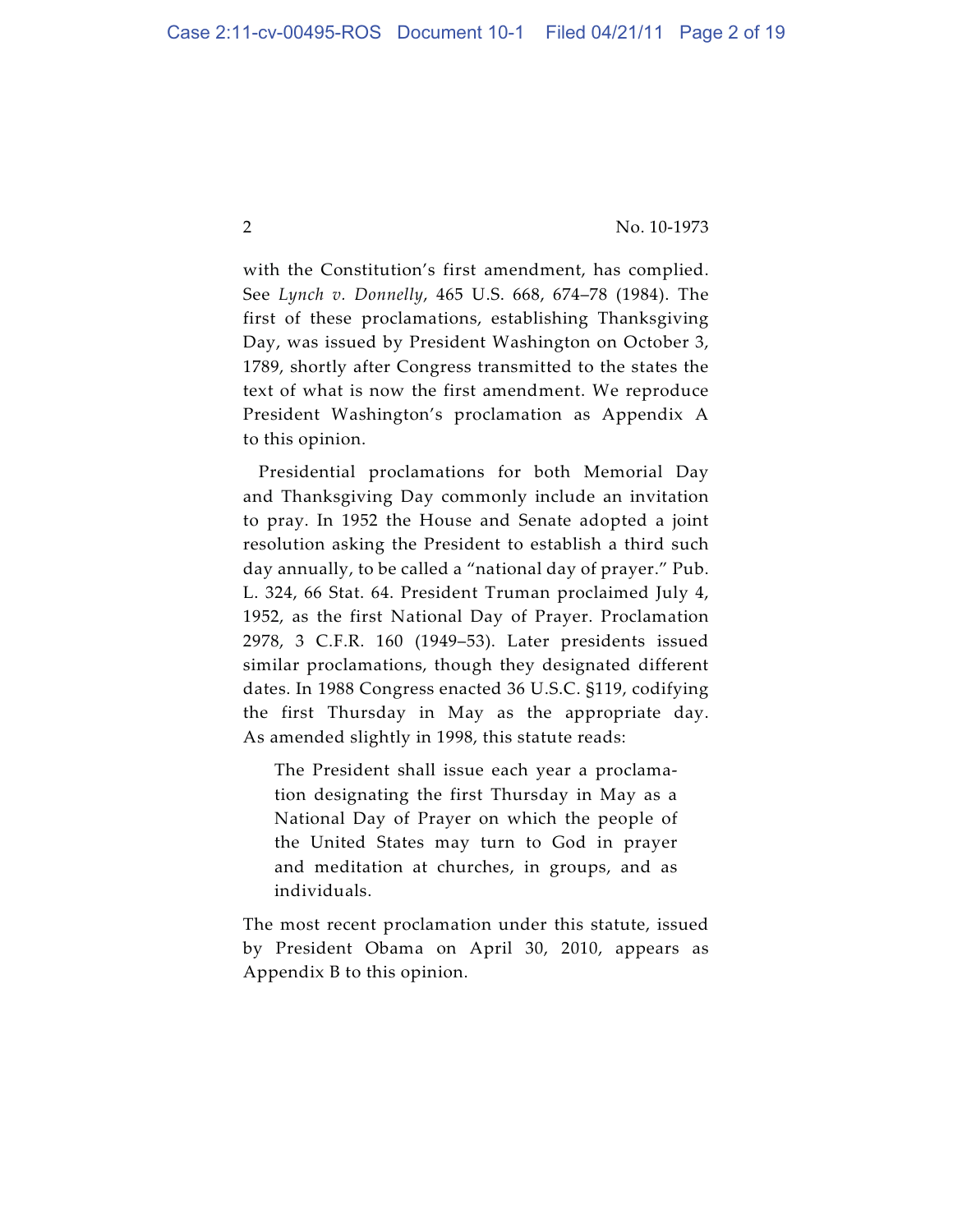Plaintiffs in this suit (an organization and six of its members) contend that §119 violates the establishment clause of the first amendment. The district judge dismissed one defendant as a private actor outside the Constitution's reach; plaintiffs have not appealed that members) contend that §119 violates the establish-<br>ment clause of the first amendment. The district judge<br>dismissed one defendant as a private actor outside the<br>Constitution's reach; plaintiffs have not appealed that<br>decis ment clause of the first amendment. The district judge<br>dismissed one defendant as a private actor outside the<br>Constitution's reach; plaintiffs have not appealed that<br>decision. The other two defendants—the President<br>and his standing. The district judge denied that motion. 691 F. Supp. 2d 890 (W.D. Wis. 2010). The judge later concluded that both the statute and all proclamations issued under it violate the establishment clause. 705 F. Supp. 2d 1039 (W.D. Wis. 2010). The judge issued a declaratory judgment that §119 is invalid, plus an injunction forbidding the President of the United States to issue any proclamation under §119. 705 F. Supp. 2d at 1070. The President and the Press Secretary have appealed.

Standing is the first question because, unless the case presents a justiciable controversy, the judiciary must not address the merits. See *Steel Co. v. Citizens for a Better Environment*, 523 U.S. 83 (1998). Standing has three components: injury, causation, and redressability. See *Lujan v. Defenders of Wildlife*, 504 U.S. 555, 560– 62 (1992). We conclude that neither the statute nor the President's implementing proclamations injures plaintiffs, who therefore lack standing.

Section 119 imposes duties on the President alone. It does not require any private person to do anything—or for that matter to take any action in response to whatever the President proclaims. If anyone suffers injury,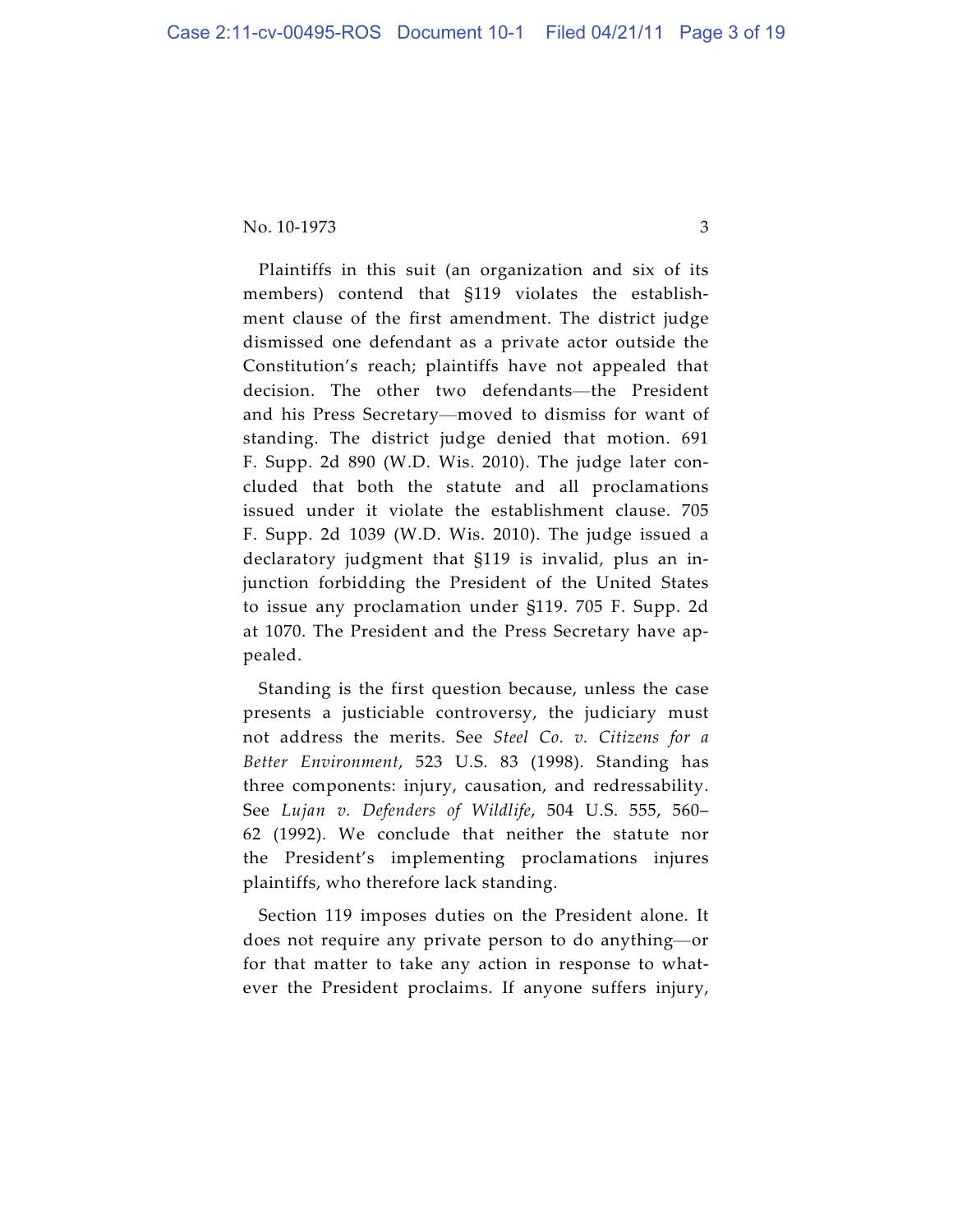therefore, that person is the President, who is not complaining. No one has standing to object to a statute that imposes duties on strangers. See, e.g., *Allen v. Wright*, 468 U.S. 737 (1984). See also *Elk Grove Unified School District v. Newdow*, 542 U.S. 1 (2004), which holds that a person who objects (on establishment clause grounds) to the words "under God" in the Pledge of Allegiance lacks standing to contest the Pledge's content, when the litigant has not been obliged to say the Pledge himself and does not have parental rights with respect to a pupil who is present when the Pledge is recited. It takes an invasion of one's own rights to create standing. (Plaintiffs do not contend that they come within the rare situation in which a statute's addressees cannot protect themselves and *jus tertii* litigation may be authorized. Nor do plaintiffs invoke taxpayer standing. See *Arizona Christian School Tuition Organization v. Winn*, No. 09–987 (U.S. Apr. 4, 2011); *Hein v. Freedom From Religion Foundation, Inc*., 551 U.S. 587 (2007).)

Unlike §119, the President's proclamations are addressed to plaintiffs, in common with all citizens. The President's 2010 proclamation includes this sentence: "I call upon the citizens of our Nation to pray, or otherwise give thanks, in accordance with their own faiths and consciences, for our many freedoms and blessings, and I invite all people of faith to join me in asking for God's continued guidance, grace, and protection as we meet the challenges before us." But although this proclamation speaks to all citizens, no one is obliged to pray, any more than a person would be obliged to hand over his money if the President asked all citizens to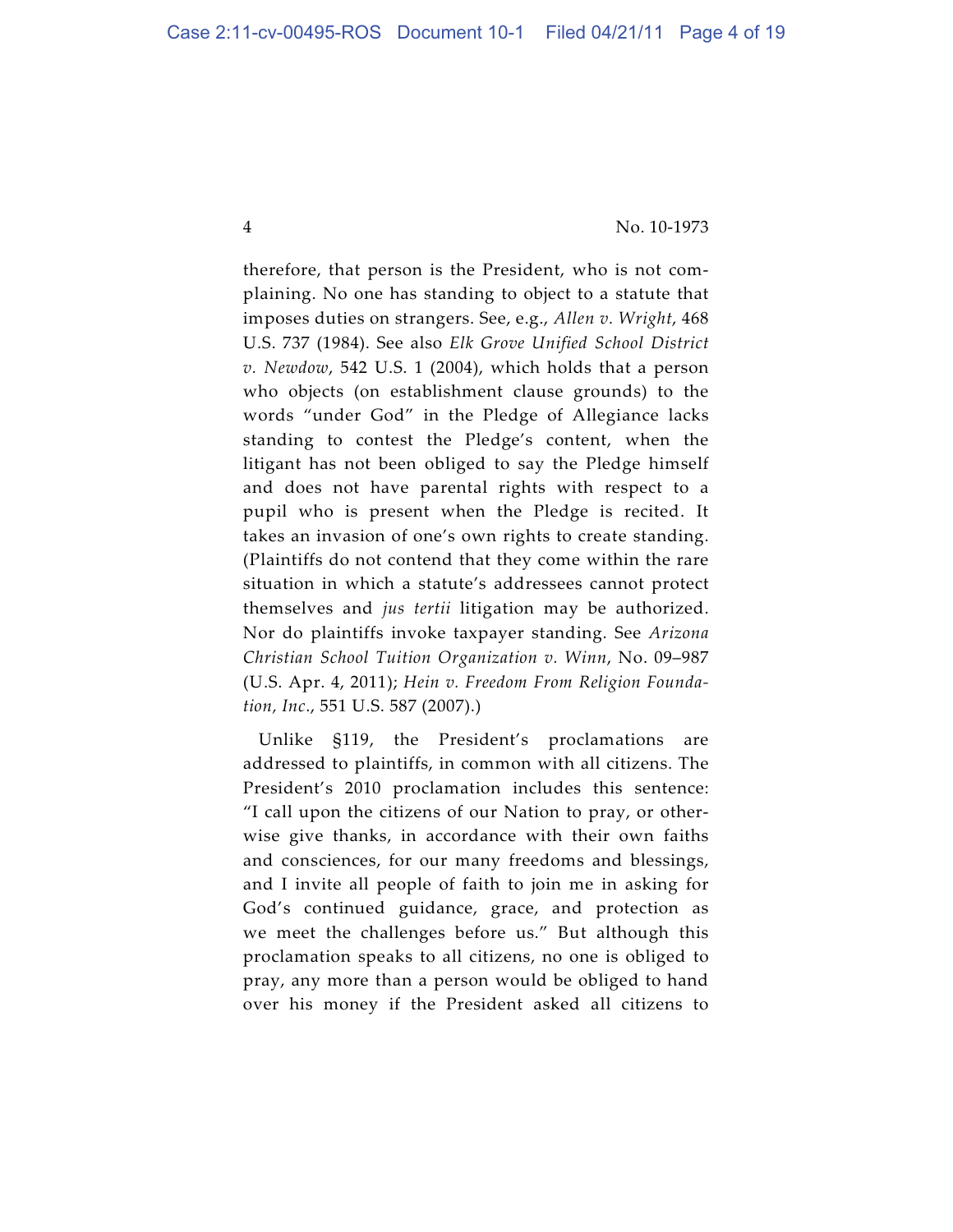support the Red Cross and other charities. It is not just that there are no penalties for noncompliance; it is that disdaining the President's proclamation is not a "wrong." The President has made a request; he has not issued a command. No one is injured by a request that can be declined. Cf*. Florida v. Rodriguez*, 469 U.S. 1, 5–6 (1984) (police are entitled to ask people to answer questions, or consent to search, even when they lack the authority to compel favorable action); *United States v. Childs*, 277 F.3d 947 (7th Cir. 2002) (en banc) (same). consent to search, even when they lack the authority<br>to compel favorable action); *United States v. Childs*, 277<br>F.3d 947 (7th Cir. 2002) (en banc) (same).<br>A President frequently calls on citizens to do things<br>that they pr

A President frequently calls on citizens to do things be strongly opposed on political or religious grounds. Yet no one supposes that the Republican Party has standing to ask the judiciary to redress the "injury" inflicted when President Obama speaks to his own supporters and tries to influence the undecided. Nor would any (sensible) person suppose that a court could take a blue pencil to a President's inaugural address or State of the Union speech and remove statements that may offend some members of the audience. President Lincoln's second inaugural address, likely the greatest speech ever made by an American President, mentions God seven times and prayer three times, including the sentence: "Fondly do we hope, fervently do we pray, that this mighty scourge of war may speedily pass away." The address is chiseled in stone at the Lincoln Memorial on the National Mall. An argument that the prominence of these words injures every citizen, and that the Judicial Branch could order them to be blotted out, would be dismissed as preposterous.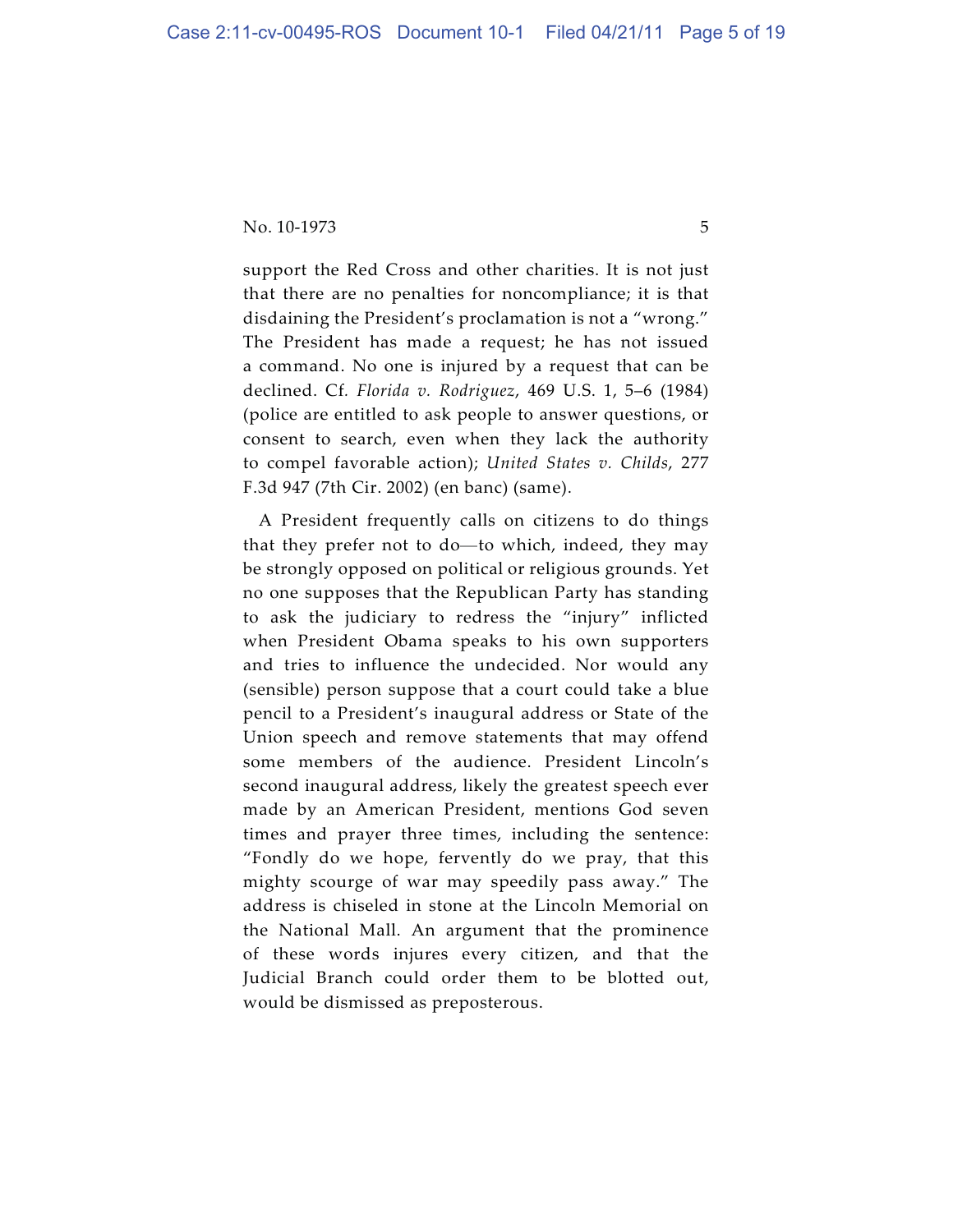The Judicial Branch does not censor a President's speech. *Johanns v. Livestock Marketing Association*, 544 U.S. 550 (2005), holds that even persons who are taxed to pay for governmental speech are not entitled to relief from the message (or the obligation to pay for it). Those who do not agree with a President's statement may speak in opposition to it; they are not entitled to silence the speech of which they disapprove.

Plaintiffs contend that they are injured because they feel excluded, or made unwelcome, when the President asks them to engage in a religious observance that is contrary to their own principles. It is difficult to see how any reader of the 2010 proclamation would feel excluded or unwelcome. Here again is the proclamation's only sentence that explicitly requests citizens to pray: "I call upon the citizens of our Nation to pray, *or otherwise give thanks, in accordance with their own faiths and consciences*, for our many freedoms and blessings, and I invite all people of faith to join me in asking for God's continued guidance, grace, and protection as we meet the challenges before us." But let us suppose that plaintiffs nonetheless feel slighted. Still, hurt feelings differ from legal injury. The "value interests of concerned bystanders" (*United States v. SCRAP*, 412 U.S. 669, 687 (1973)) do not support standing to sue.

If a perceived slight, or a feeling of exclusion, were enough, then Michael Newdow would have had standing to challenge the words "under God" in the Pledge of Allegiance, yet the Supreme Court held that he lacks standing. Similarly, if offense at a public official's sup-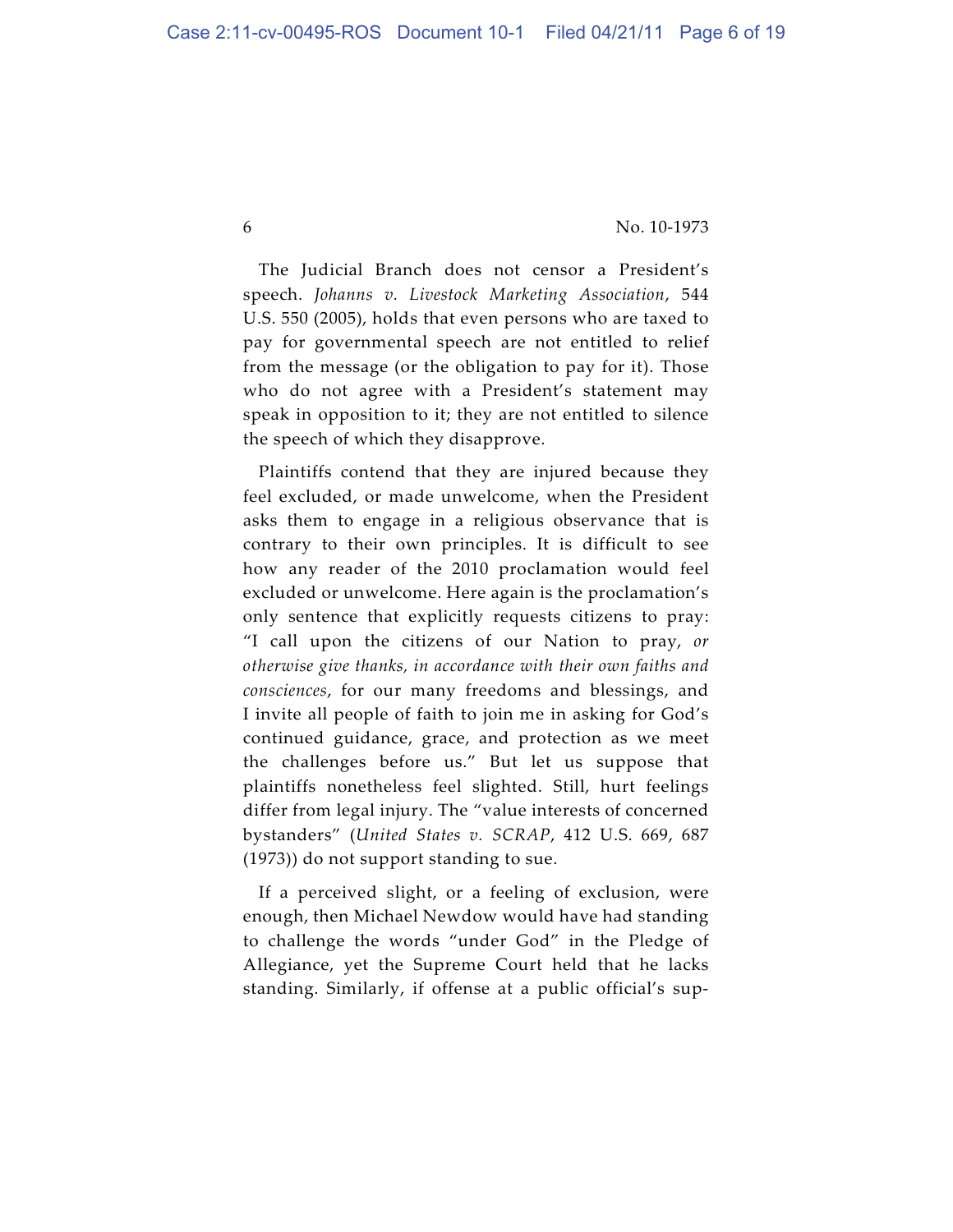port of religion were enough, the plaintiffs would have had standing in *Valley Forge Christian College v. Americans United for Separation of Church & State, Inc*., 454 U.S. 464 (1982). A federal agency donated surplus property to an educational institution that was supervised by a religious order. The Court held that persons who objected to the transfer lacked standing, because the transfer did not injure them. Everything that plaintiffs say in support of their own claim of injury either was, or could have been, said in *Valley Forge* as well. If plaintiffs have standing to challenge the President's proclamation, then *Newdow* and *Valley Forge* are dead letters.

Plaintiffs rely principally on a series of decisions in which this circuit has held that persons who are obliged to view religious displays in order to access public services, or reach their jobs, have standing to contest the displays' contents. See, e.g*., American Civil Liberties Union v. St. Charles*, 794 F.2d 265 (7th Cir. 1986); *Gonzales v. North Township*, 4 F.3d 1412 (7th Cir. 1993); *Books v. City of Elkhart*, 235 F.3d 292, 299–301 (7th Cir. 2000) (*Books I*); *Books v. Elkhart County*, 401 F.3d 857 (7th Cir. 2005) (*Books II*). Three of these decisions predate *Newdow*, and in the only post-*Newdow* decision (*Books II*) the litigants did not ask the court to revisit *Books I*; the panel in *Books II* did not tackle the standing question independently or mention *Newdow*. Only one of the four decisions discusses *Valley Forge*, and none attempts to reconcile its holding with *Freedom From Religion Foundation, Inc. v. Zielke*, 845 F.2d 1463 (7th Cir. 1988), which holds that viewers of an unwelcome religious display lack standing.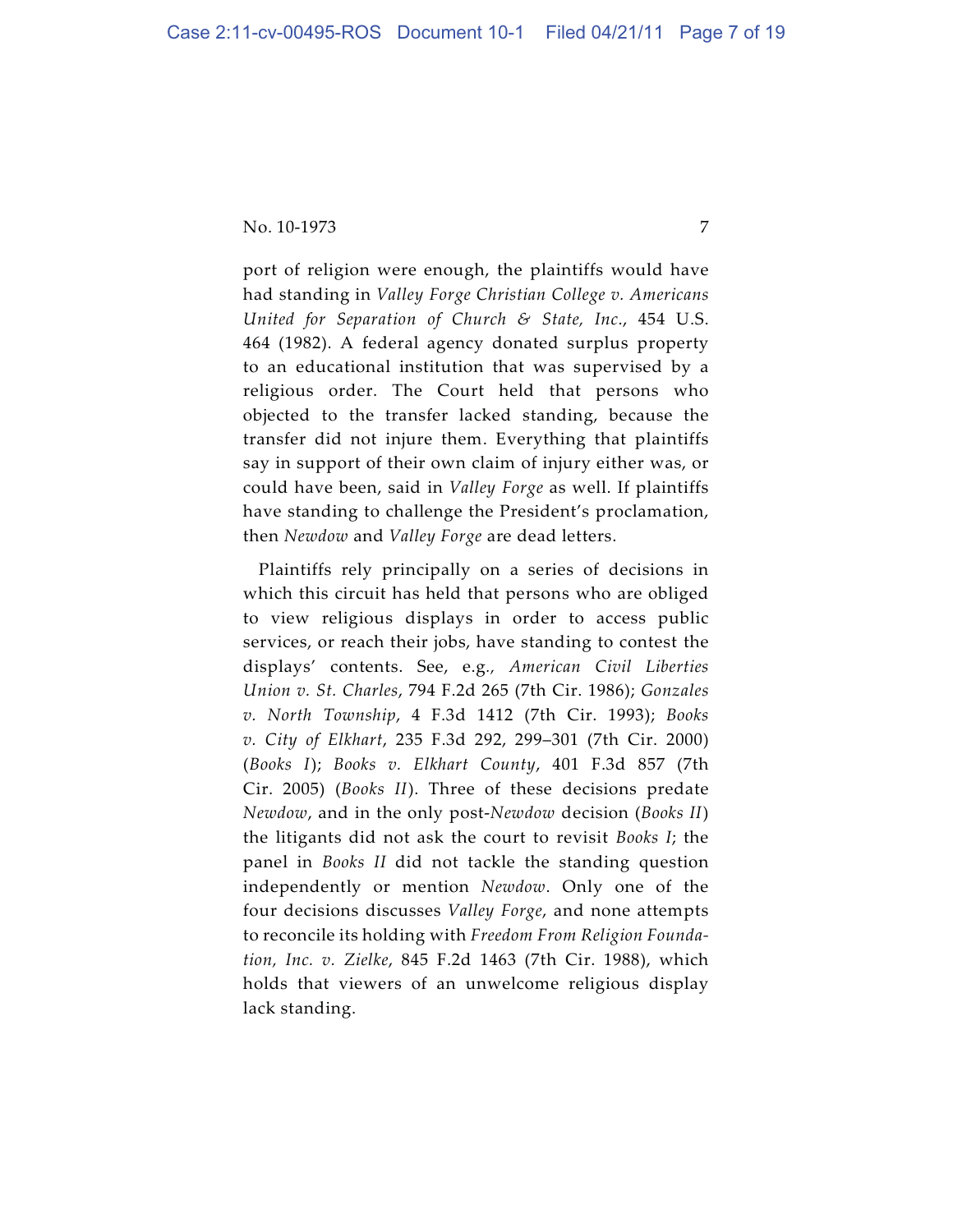Eventually we may need to revisit the subject of observers' standing in order to reconcile this circuit's decisions, but today is not the time. We observed in *St. Charles* that, as a result of *Valley Forge*, "[t]he fact that the plaintiffs do not like a cross to be displayed on public propservers' standing in order to reconcile this circuit's decisions, but today is not the time. We observed in *St. Charles* that, as a result of *Valley Forge*, "[t]he fact that the plaintiffs do not like a cross to be displ sions, but today is not the time. We observed in *St. Charles*<br>that, as a result of *Valley Forge*, "[t]he fact that the plain-<br>tiffs do not like a cross to be displayed on public prop-<br>erty—even that they are deeply offen What did provide standing, we held, is that the plaintiffs had altered their daily commute, thus incurring costs in both time and money, to avoid the unwelcome religious display.

Our plaintiffs are covered by the rule of *Valley Forge* and *St. Charles* that offense at the behavior of the government, and a desire to have public officials comply with (plaintiffs' view of) the Constitution, differs from a legal injury. The "psychological consequence presumably produced by observation of conduct with which one disagrees" is not an "injury" for the purpose of standing. *Valley Forge*, 454 U.S. at 485. Plaintiffs have not altered their conduct one whit or incurred any cost in time or money. All they have is disagreement with the President's action. But unless all limits on standing are to be abandoned, a feeling of alienation cannot suffice as injury in fact.

If this means that no one has standing, that does not change the outcome. The Supreme Court has concluded that "the abstract injury in nonobservance of the Constitution asserted by . . . citizens" in general is not a species of "injury in fact," even if the upshot is that no one can sue. *Schlesinger v. Reservists Committee to Stop*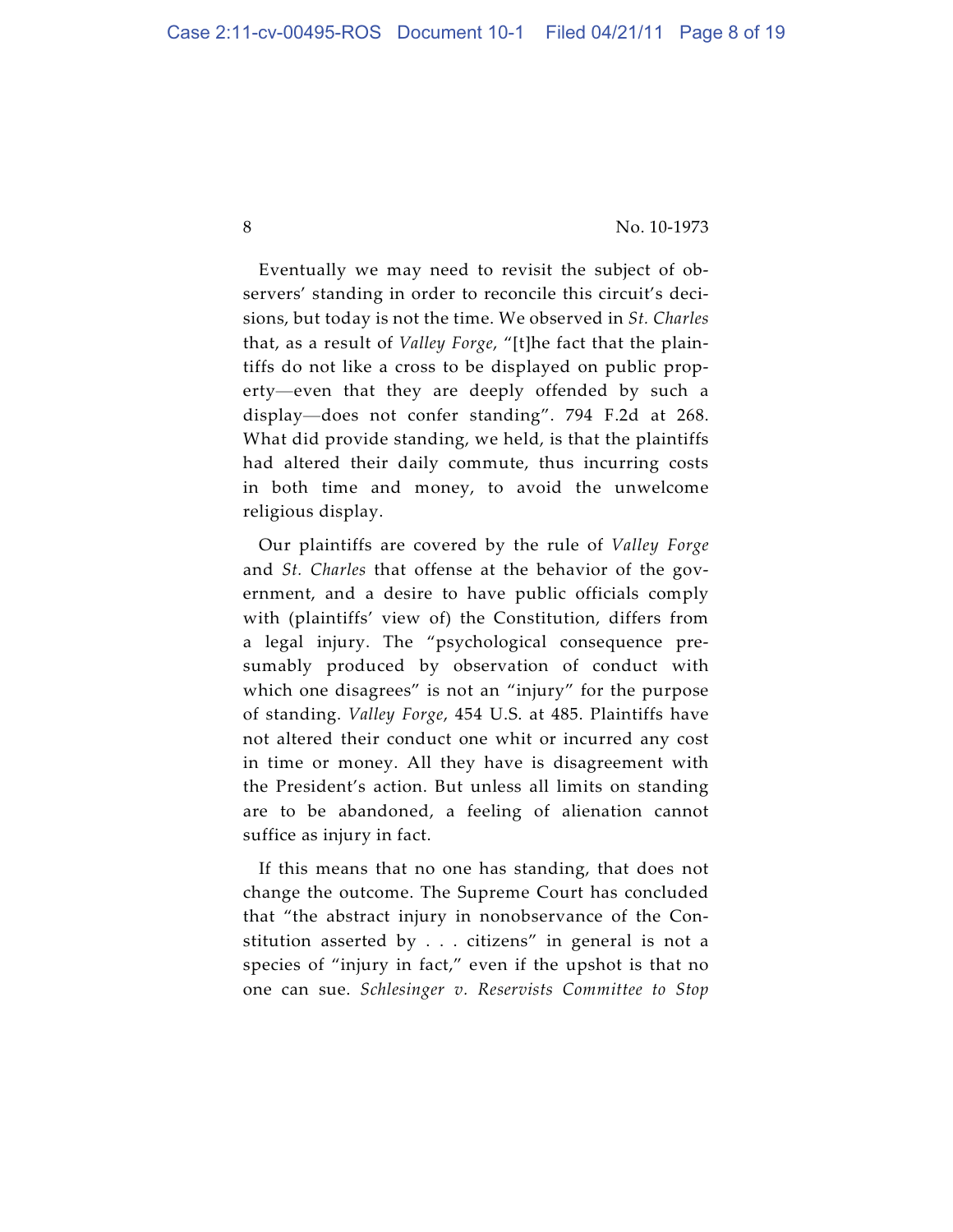*the War*, 418 U.S. 208, 223 n.13 (1974). See also *Hein* and *United States v. Richardson*, 418 U.S. 166 (1974). Any other approach "would convert standing into a requirement that must be observed only when it is met*." Valley Forge*, 454 U.S. at 489.

The judgment of the district court is vacated, and the case is remanded with instructions to dismiss for want of a justiciable controversy.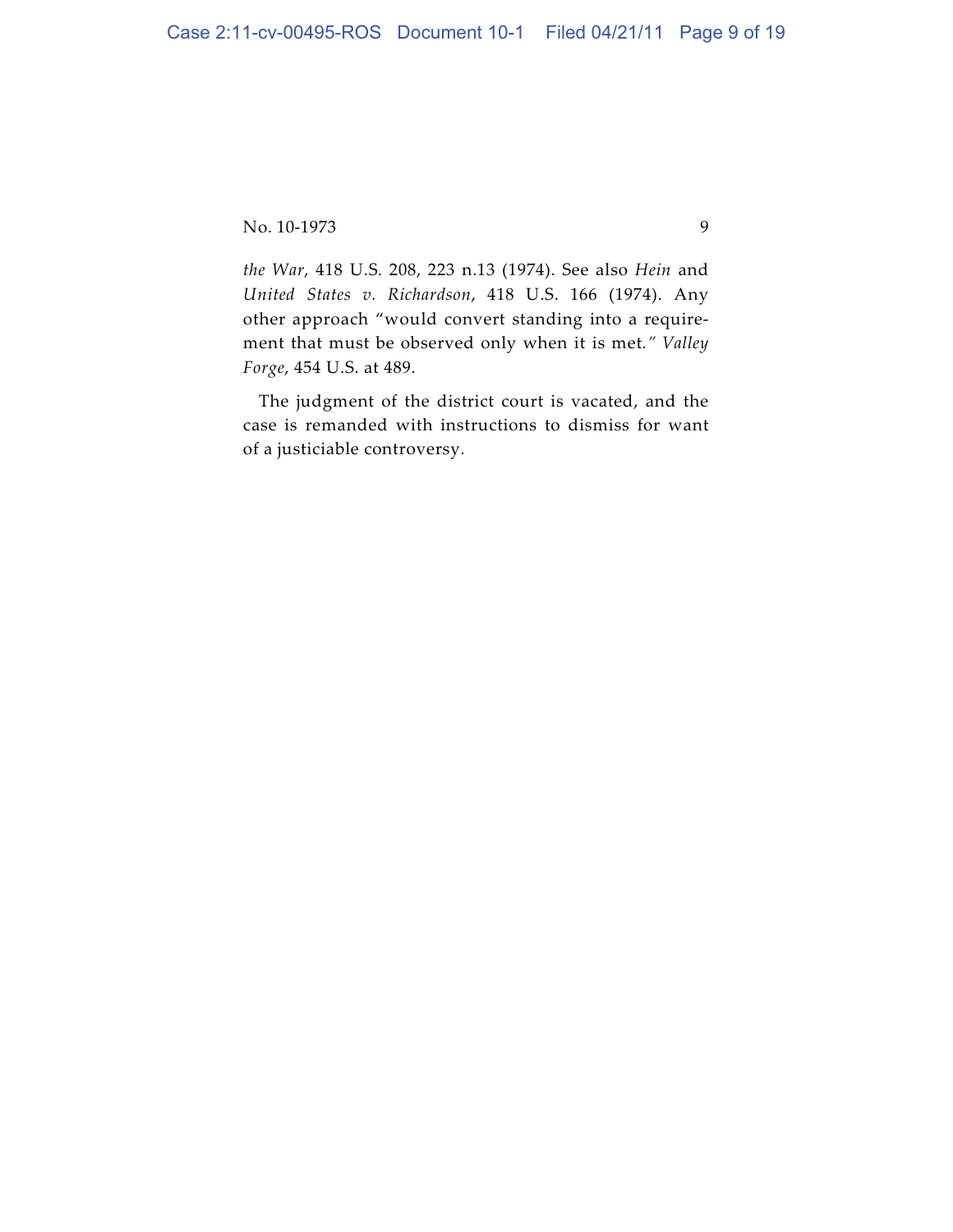#### APPENDIX A

WHEREAS it is the duty of all nations to acknowledge the providence of Almighty God, to obey His will, to be grateful for His benefits, and humbly to implore His protection and favor; and

WHEREAS both Houses of Congress have, by their joint committee, requested me "to recommend to the people of the United States a day of public thanksgiving and prayer, to be observed by acknowledging with grateful hearts the many and signal favors of Almighty God, especially by affording them an opportunity peaceably to establish a form of government for their safety and happiness:"

NOW, THEREFORE, I do recommend and assign Thursday, the 26th day of November next, to be devoted by the people of these States to the service of that great and glorious Being who is the beneficent author of all the good that was, that is, or that will be; that we may then all unite in rendering unto Him our sincere and humble thanks for His kind care and protection of the people of this country previous to their becoming a nation; for the signal and manifold mercies and the favorable interpositions of His providence in the course and conclusion of the late war; for the great degree of tranquillity, union, and plenty which we have since enjoyed; for the peaceable and rational manner in which we have been enabled to establish constitutions of government for our safety and happiness, and particularly the national one now lately instituted; for the civil and religious liberty with which we are blessed, and the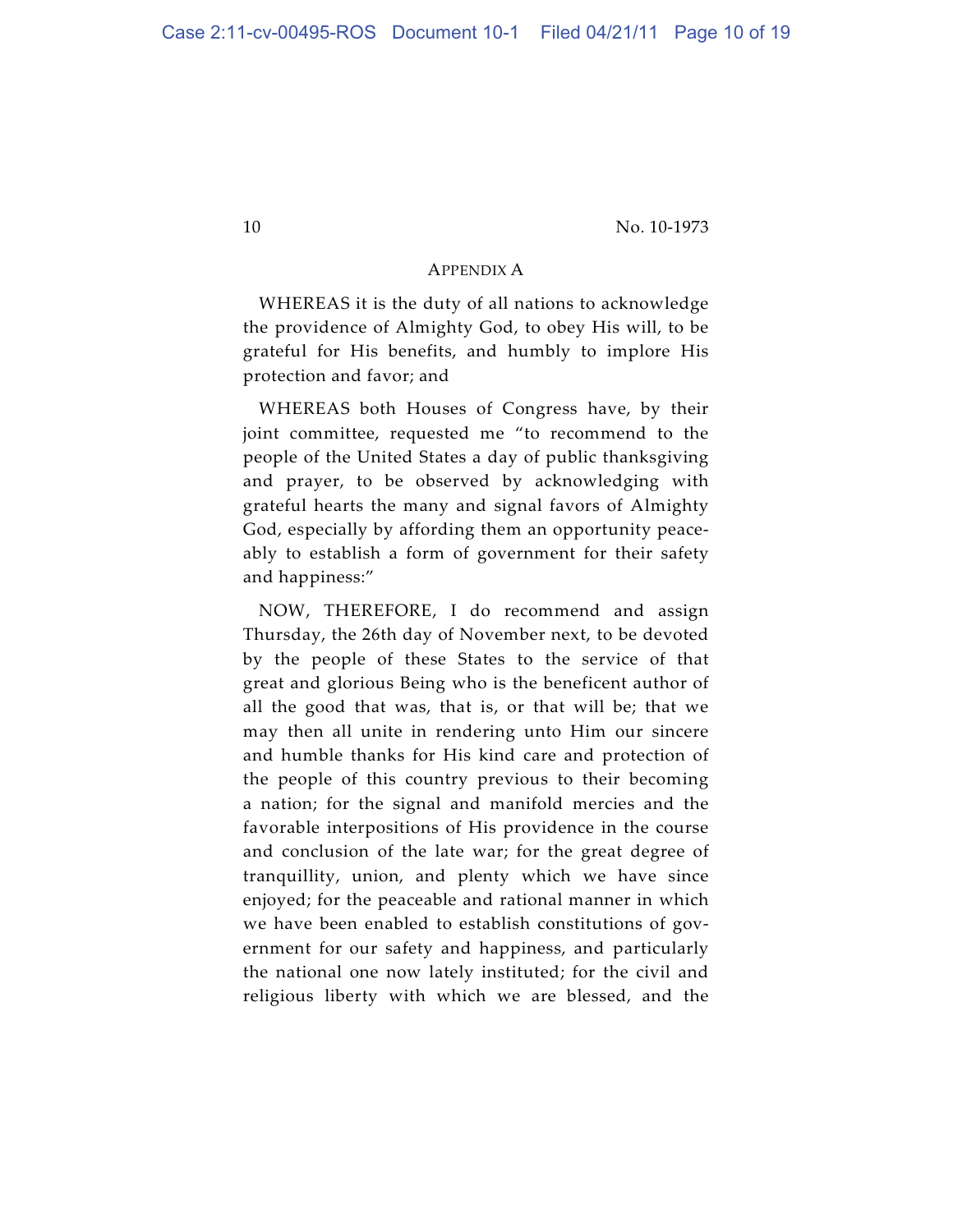means we have of acquiring and diffusing useful knowledge; and, in general, for all the great and various favors which He has been pleased to confer upon us.

And also that we may then unite in most humbly offering our prayers and supplications to the great Lord and Ruler of Nations, and beseech Him to pardon our national and other transgressions; to enable us all, whether in public or private stations, to perform our several and relative duties properly and punctually; to render our National Government a blessing to all the people by constantly being a Government of wise, just, and constitutional laws, discreetly and faithfully executed and obeyed; to protect and guide all sovereigns and nations (especially such as have shown kindness to us), and to bless them with good governments, peace, and concord; to promote the knowledge and practice of true religion and virtue, and the increase of science among them and us; and, generally, to grant unto all mankind such a degree of temporal prosperity as He alone knows to be best.

GIVEN under my hand, at the city of New-York, the third day of October, in the year of our Lord, one thousand seven hundred and eighty-nine.

GEORGE WASHINGTON.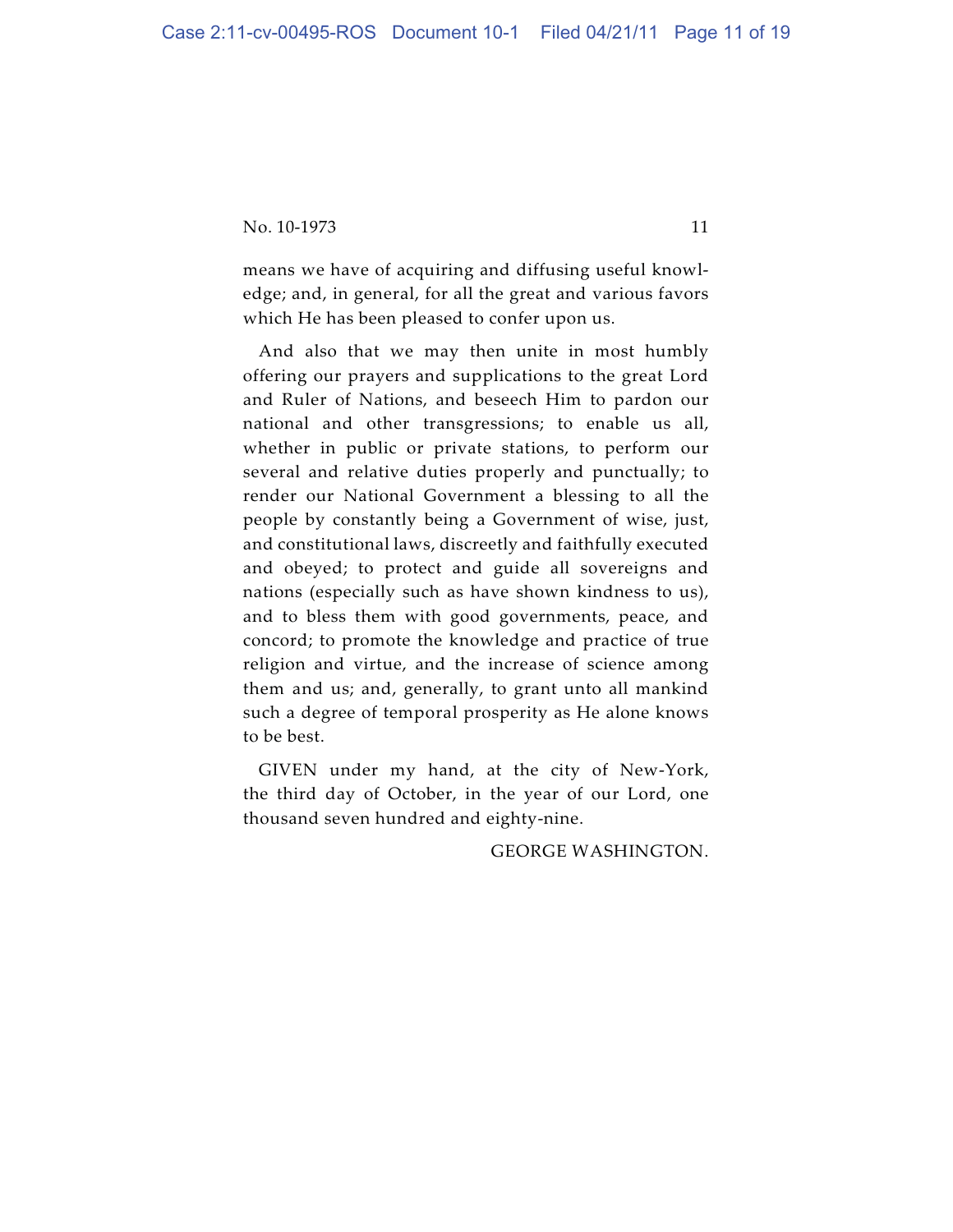#### APPENDIX B

Throughout our history, whether in times of great joy and thanksgiving, or in times of great challenge and uncertainty, Americans have turned to prayer. In prayer, we have expressed gratitude and humility, sought guidance and forgiveness, and received inspiration and assistance, both in good times and in bad.

On this day, let us give thanks for the many blessings God has bestowed upon our Nation. Let us rejoice for the blessing of freedom both to believe and to live our beliefs, and for the many other freedoms and opportunities that bring us together as one Nation. Let us ask for wisdom, compassion, and discernment of justice as we address the great challenges of our time.

We are blessed to live in a Nation that counts freedom of conscience and free exercise of religion among its most fundamental principles, thereby ensuring that all people of goodwill may hold and practice their beliefs according to the dictates of their consciences. Prayer has been a sustaining way for many Americans of diverse faiths to express their most cherished beliefs, and thus we have long deemed it fitting and proper to publicly recognize the importance of prayer on this day across the Nation.

Let us remember in our thoughts and prayers those suffering from natural disasters in Haiti, Chile, and elsewhere, and the people from those countries and from around the world who have worked tirelessly and selflessly to render aid. Let us pray for the families of the West Virginia miners, and the people of Poland who so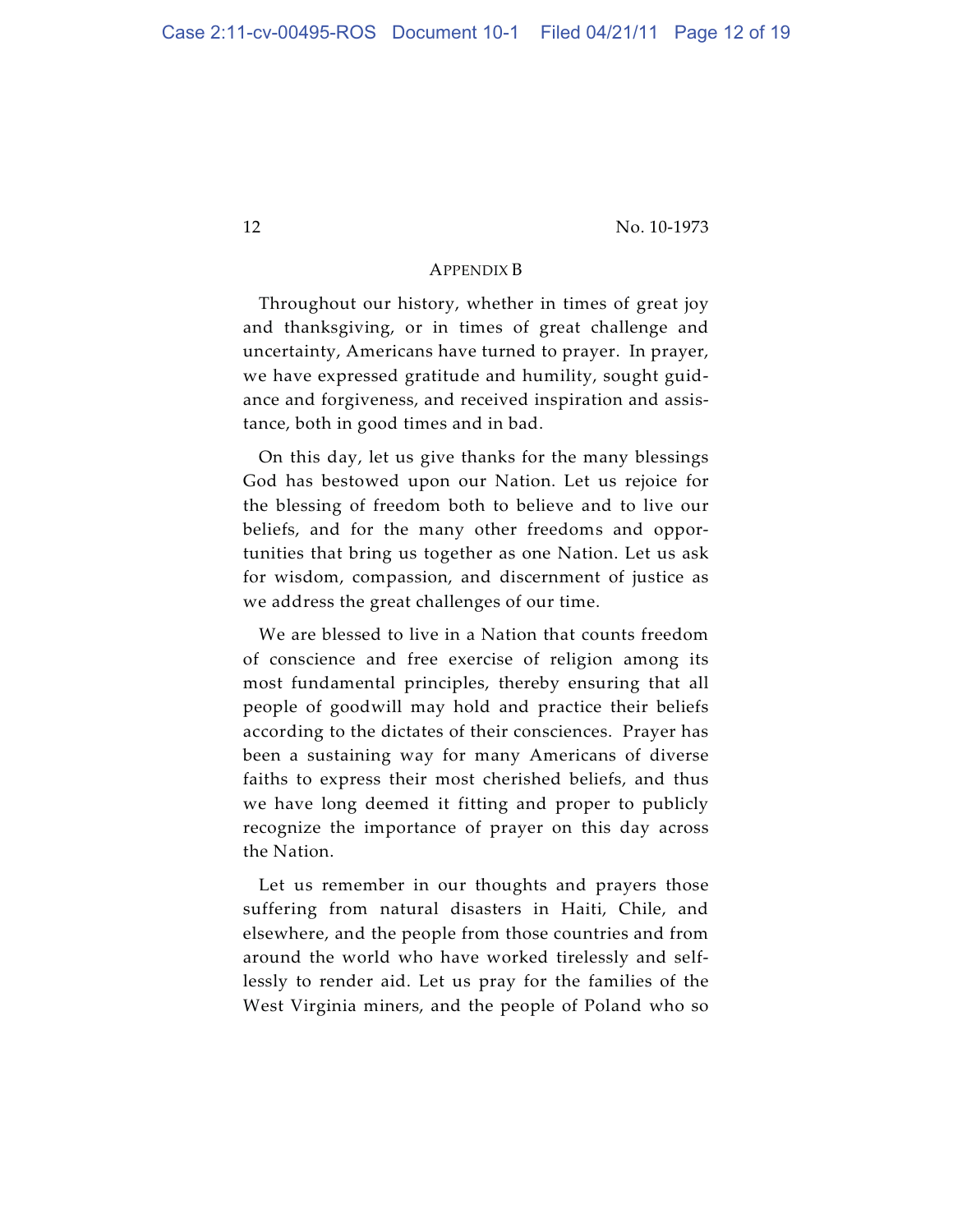recently and unexpectedly lost many of their beloved leaders. Let us pray for the safety and success of those who have left home to serve in our Armed Forces, putting their lives at risk in order to make the world a safer place. As we remember them, let us not forget their families and the substantial sacrifices that they make every day. Let us remember the unsung heroes who struggle to build their communities, raise their families, and help their neighbors, for they are the wellspring of our greatness. Finally, let us remember in our thoughts and prayers those people everywhere who join us in the aspiration for a world that is just, peaceful, free, and respectful of the dignity of every human being.

NOW, THEREFORE, I, BARACK OBAMA, President of the United States of America, by virtue of the authority vested in me by the Constitution and laws of the United States of America, do hereby proclaim May 6, 2010, as a National Day of Prayer. I call upon the citizens of our Nation to pray, or otherwise give thanks, in accordance with their own faiths and consciences, for our many freedoms and blessings, and I invite all people of faith to join me in asking for God's continued guidance, grace, and protection as we meet the challenges before us.

IN WITNESS WHEREOF, I have hereunto set my hand this thirtieth day of April, in the year of our Lord two thousand ten, and of the Independence of the United States of America the two hundred and thirty-fourth.

## BARACK OBAMA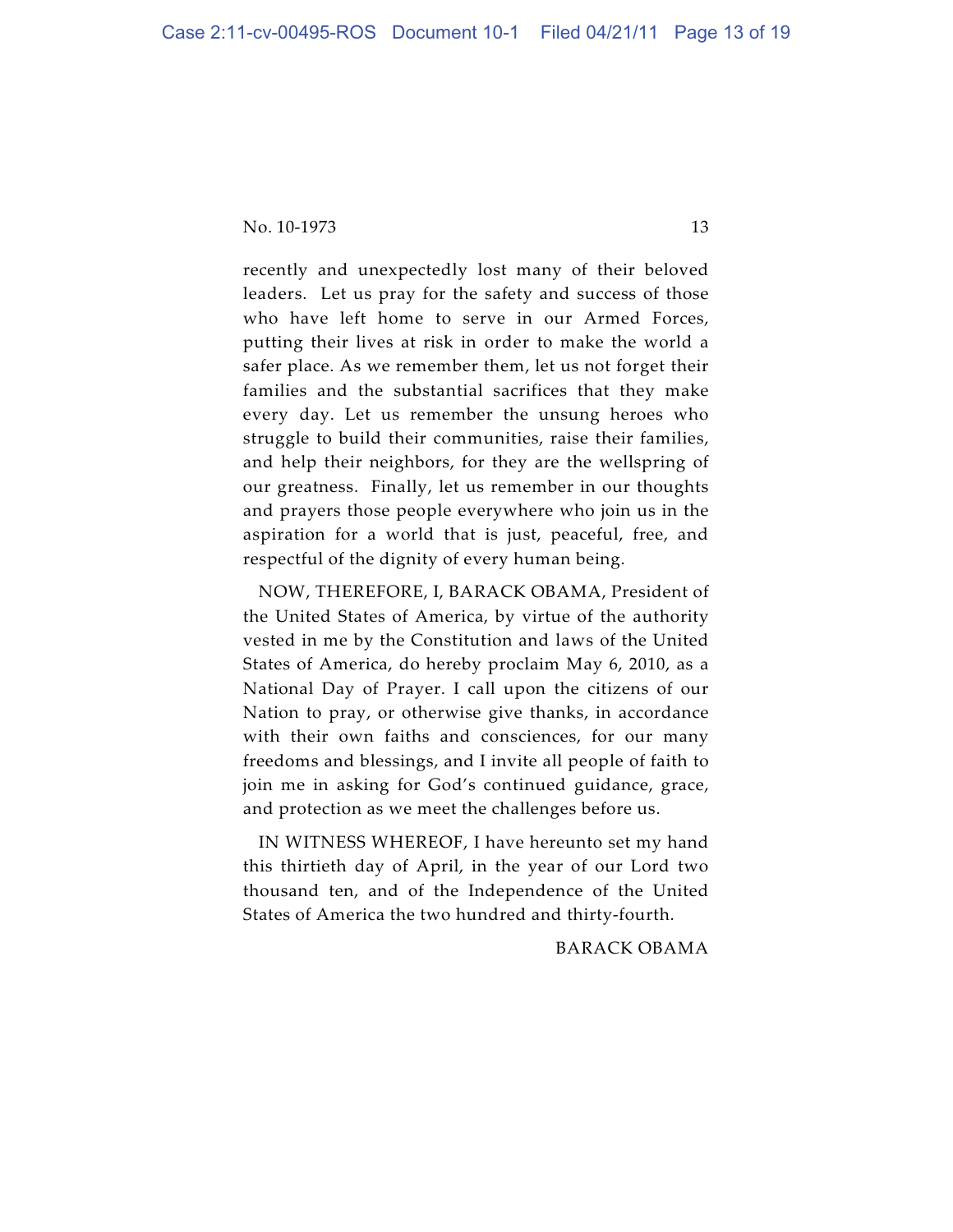WILLIAMS, *Circuit Judge*, concurring. Although I ultimately agree that the plaintiffs in this case lack standing, I write separately to note some concerns I have with the majority's reasoning and the uncertainty of the Supreme Court's precedent in this area.

The majority looks to *Elk Grove Unified School District v. Newdow*, 542 U.S. 1 (2004) and relies on it for the proposition that a feeling of exclusion is not enough to confer Article III standing. If it were, the majority reasons, then Newdow would have had standing to challenge the words "under God" in the Pledge of Allegiance.

*Newdow* does not support the majority's conclusion. The only standing-related issue before the Court in *Newdow* was whether Newdow had standing as a parent even though he lacked the right to litigate as his daughter's "next friend." *Id*. at 15. The Court granted certiorari on two questions only: (1) whether Newdow had standing as a noncustodial parent to challenge the school district's policy; and (2) if so, whether the policy offended the First Amendment. *Id.* at 10. The Court concluded only that Newdow lacked prudential standing—not that he lacked Article III standing. *Id.* at 17-18. In fact, Chief Justice Rehnquist's concurrence explicitly states, "To be clear, the Court does not dispute that respondent Newdow . . . satisfies the requisites of Article III standing." *Id*. at 20 (Rehnquist, J., concurring).

The Supreme Court has cautioned against drawing conclusions based on jurisdictional issues that have not been decided. *See Pennhurst State Sch. and Hosp. v. Halderman*, 465 U.S. 89, 119 (1984). I do not agree that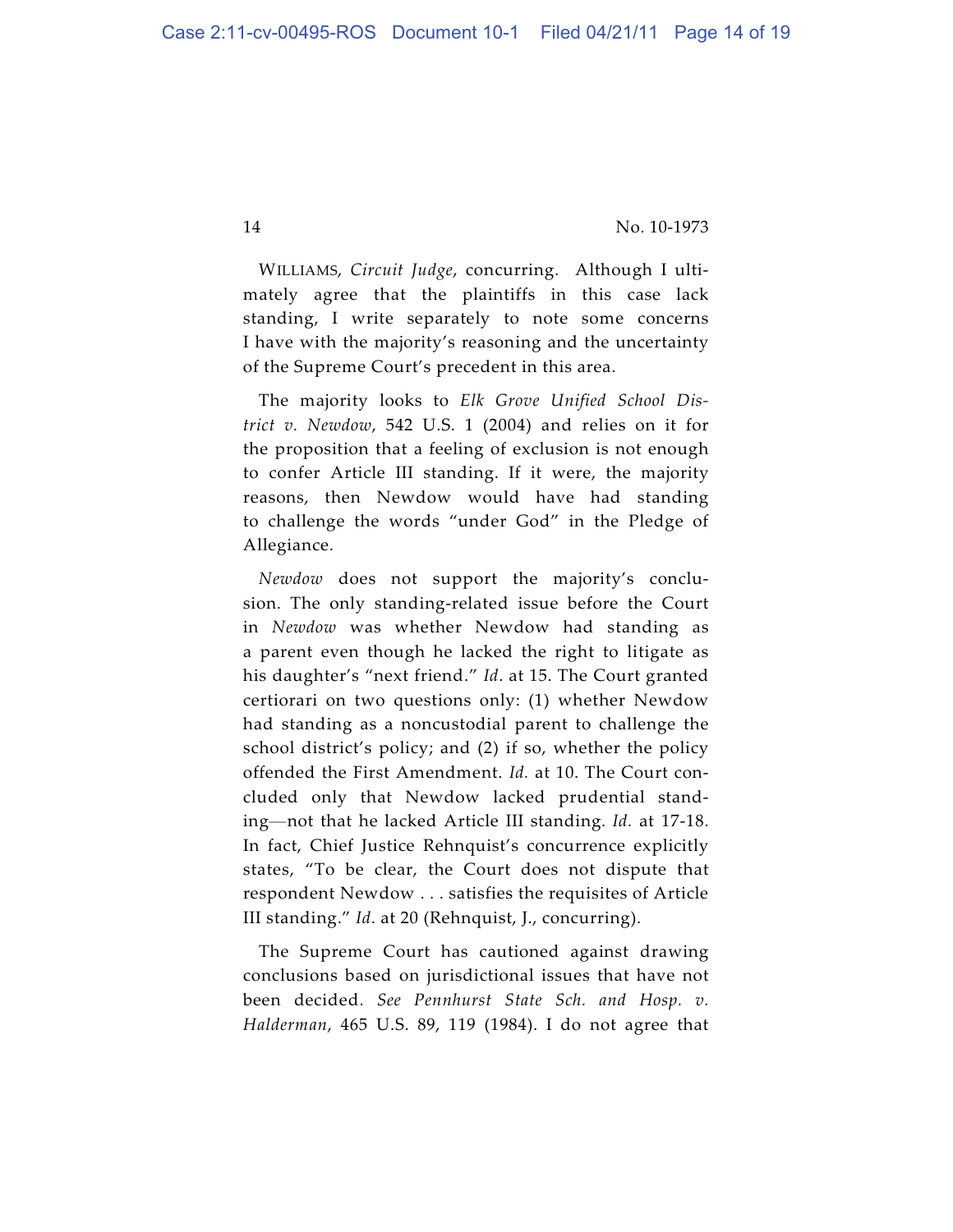*Newdow* supports the proposition that the plaintiffs here do not have Article III standing because the Court could have, but did not, consider whether Newdow had standing separate and apart from his status as a parent. In fact, in footnote 8 of the Court's opinion, the Court went so far as to assume that Newdow could satisfy Article III standing on his own:

Newdow's complaint and brief cite several additional bases for standing: that Newdow "at times it so far as to assume that Newdow could sat<br>cle III standing on his own:<br>Newdow's complaint and brief cite several addi-<br>tional bases for standing: that Newdow "at times<br>has himself attended—and will in the future atcle III standing on his own:<br>Newdow's complaint and brief cite several additional bases for standing: that Newdow "at times<br>has himself attended—and will in the future at-<br>tend—class with his daughter;" that he "has considered teaching elementary school students in [the School District];" that he has "attended and will continue to attend" school board meetings at which the Pledge is "routinely recited," and that the School District uses his tax dollars to implement its Pledge policy. *Even if these arguments suffice to establish Article III standing*, they do not respond to our prudential standing concerns. . . .

*Newdow*, 542 U.S. at 18 n.8 (emphasis added). Newdow did not argue that he was required to recite the Pledge himself, as the majority suggests would have been necessary for him to have standing. Rather, he alleged that he would attend the classroom and board meetings where the Pledge was recited, and would therefore be directly exposed to the government's unwelcome religious message. *See id.* The Court was willing to assume that these allegations would have sufficed to confer Article III standing. *See id.*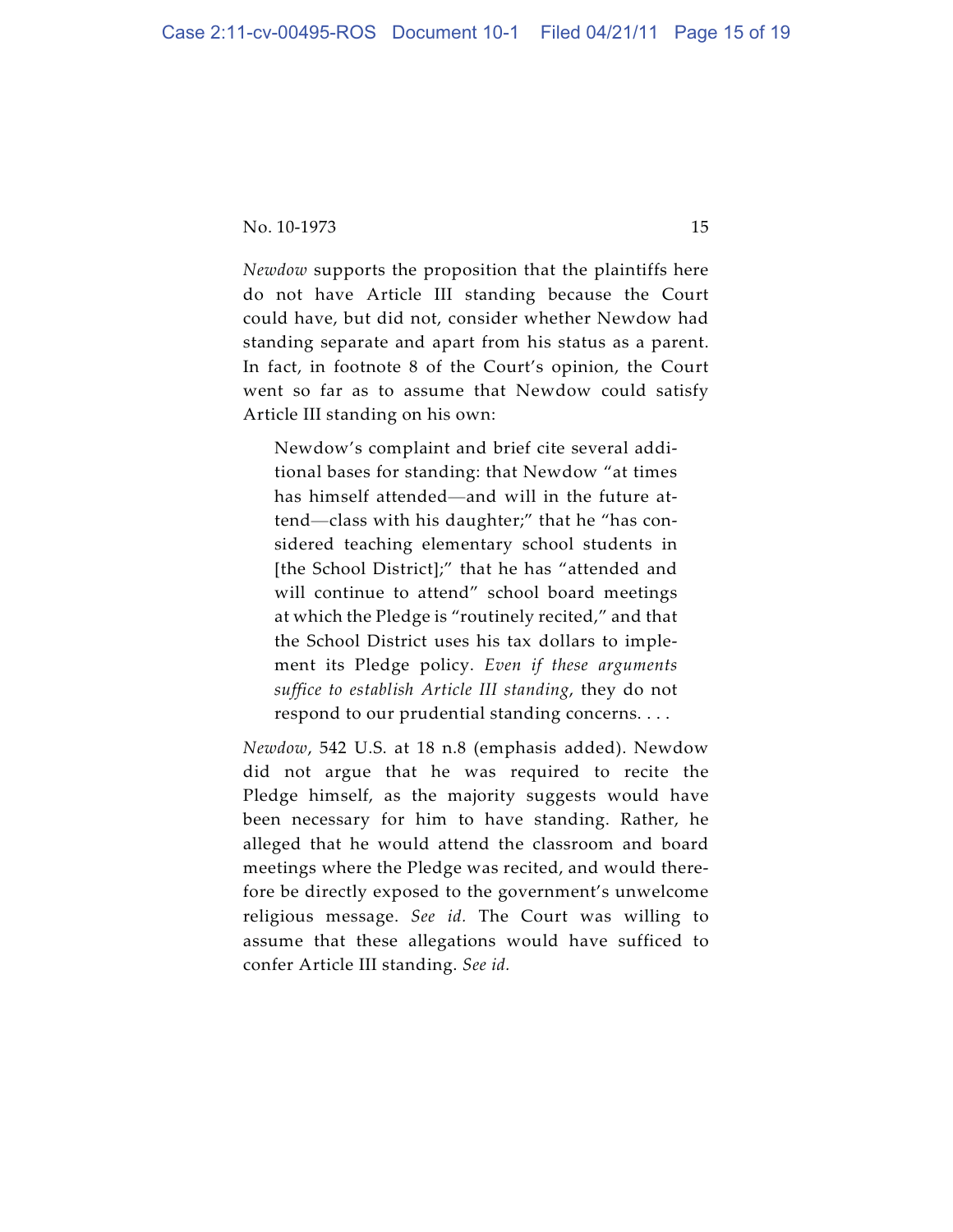Nor, as the majority suggests, must the plaintiffs alter their behavior in order to have a cognizable injury. In *Doe v. County of Montgomery*, 41 F.3d 1156, 1161-62 (7th Cir. 1994), we held that whether a plaintiff has altered his behavior is not controlling. We stated that a plaintiff can also satisfy the standing requirement by establishing that he is subject to direct and unwelcome exposure to religious messages. *Id.* The majority calls into question our precedent in *Books v. City of Elkhart*, 235 F.3d 292, 299-301 (7th Cir. 2000) (hereinafter "*Books I*"), and *Books v. Elkhart County*, 401 F.3d 857, 861-62 (7th Cir. 2005) (hereinafter "*Books II*"), which reaffirmed the principle that a plaintiff need not allege a change in behavior to have standing, because those cases were decided before *Newdow* or did not mention *Newdow*. But *Newdow* would not have changed the analyses because it did not address Article III standing.

I also do not see a need to call into question those cases on the grounds that they did not address *Valley Forge Christian College v. Americans United for Separation of Church and State, Inc.*, 454 U.S. 464, 472 (1982) or attempt to reconcile their holdings with *Freedom From Religion Foundation, Inc. v. Zielke,* 845 F.2d 1463 (7th Cir. 1988). *Books I* and *Books II* both rely heavily on *Doe*, which addressed both *Valley Forge* and *Zielke*. *Doe* harmonized the holding that an allegation of direct exposure to unwelcome religious conduct satisfies the injury-in-fact requirement with *Zielke*'s holding that the plaintiffs in that case did not have standing to object to a Ten Commandments display in a park. *Doe,* 41 F.3d at 1161. In *Doe*, we explained that the plaintiffs in *Zielke* did not alter their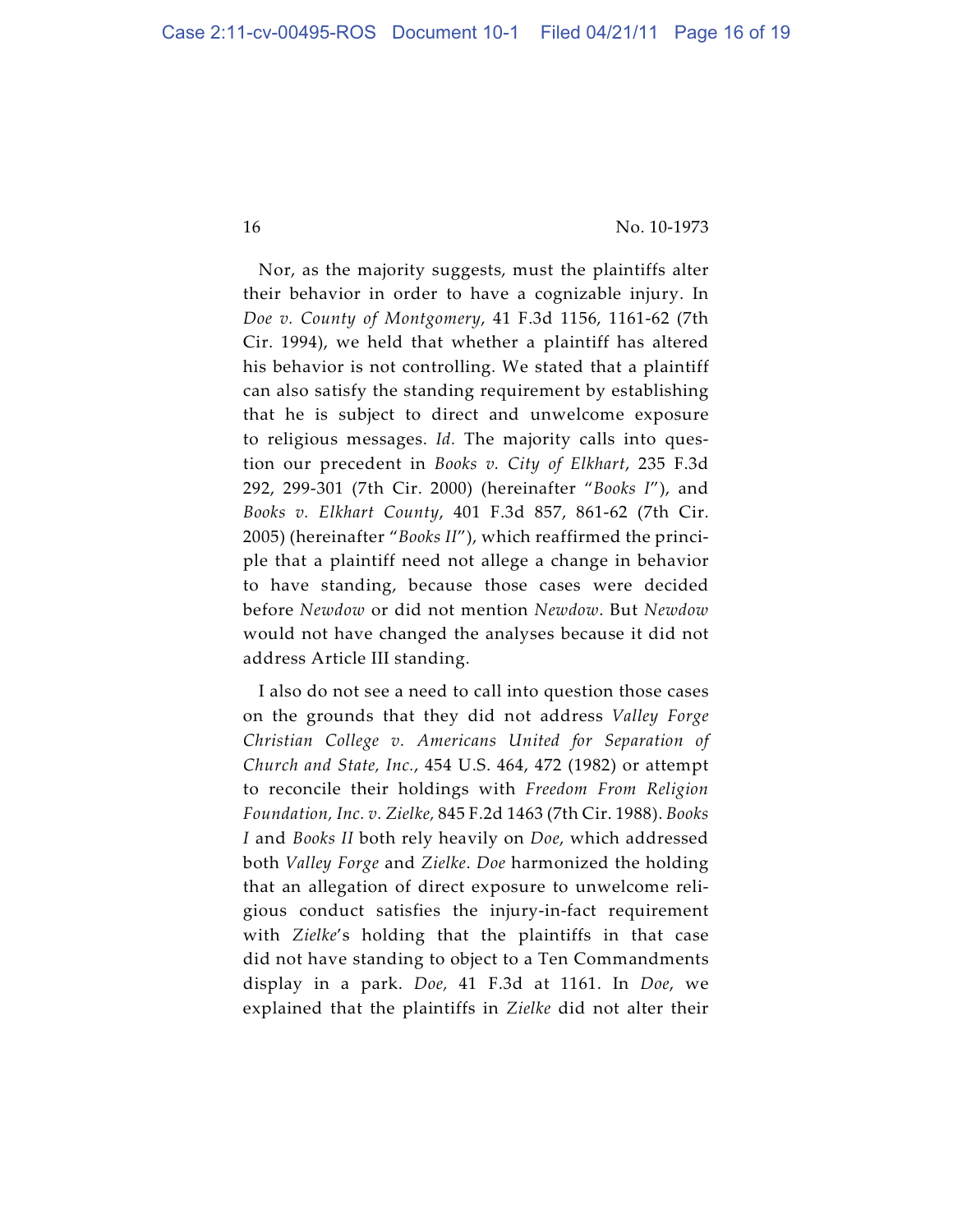behavior "and [they] failed to demonstrate that they were exposed to the monument during their normal routines or in the course of their usual driving or walking routes." *Doe,* 41 F.3d at 1161.

The rule in every other circuit that has considered the question is that while an allegation of a change in behavior is sufficient to confer standing, it is not required. *Suhre v. Haywood County*, 131 F.3d 1083, 1087-88 (4th Cir. 1997) (plaintiff need not allege a change in behavior to challenge religious display); *Am. Civil Liberties Union of Ky. v. Grayson County*, 591 F.3d 837, 843 (6th Cir. 2010) (standing satisfied by allegations of direct and unwelcome contact with government-sponsored religious object); *Vasquez v. Los Angeles County*, 487 F.3d 1246, 1251-52 (9th Cir. 2007) (psychological harm resulting from direct contact with religious symbol is sufficient to confer standing and a change in behavior is not required); *Foremaster v. City of St. George*, 882 F.2d 1485, 1490-91 (10th Cir. 1989) (no change in behavior required to challenge religious display); *Saladin v. City of Milledgeville*, 812 F.2d 687, 692-93 (11th Cir. 1987) (same). I see no need to diverge from this rule.

Notwithstanding my concerns with the majority's reasoning, and my belief that this is a close case, I agree that ultimately the plaintiffs do not have standing. In *Valley Forge*, the Supreme Court held that a "psychological consequence" does not suffice as concrete harm when it is produced merely by "observation of conduct with which one disagrees." 454 U.S. at 485-86. The plaintiffs in that case complained that the government had con-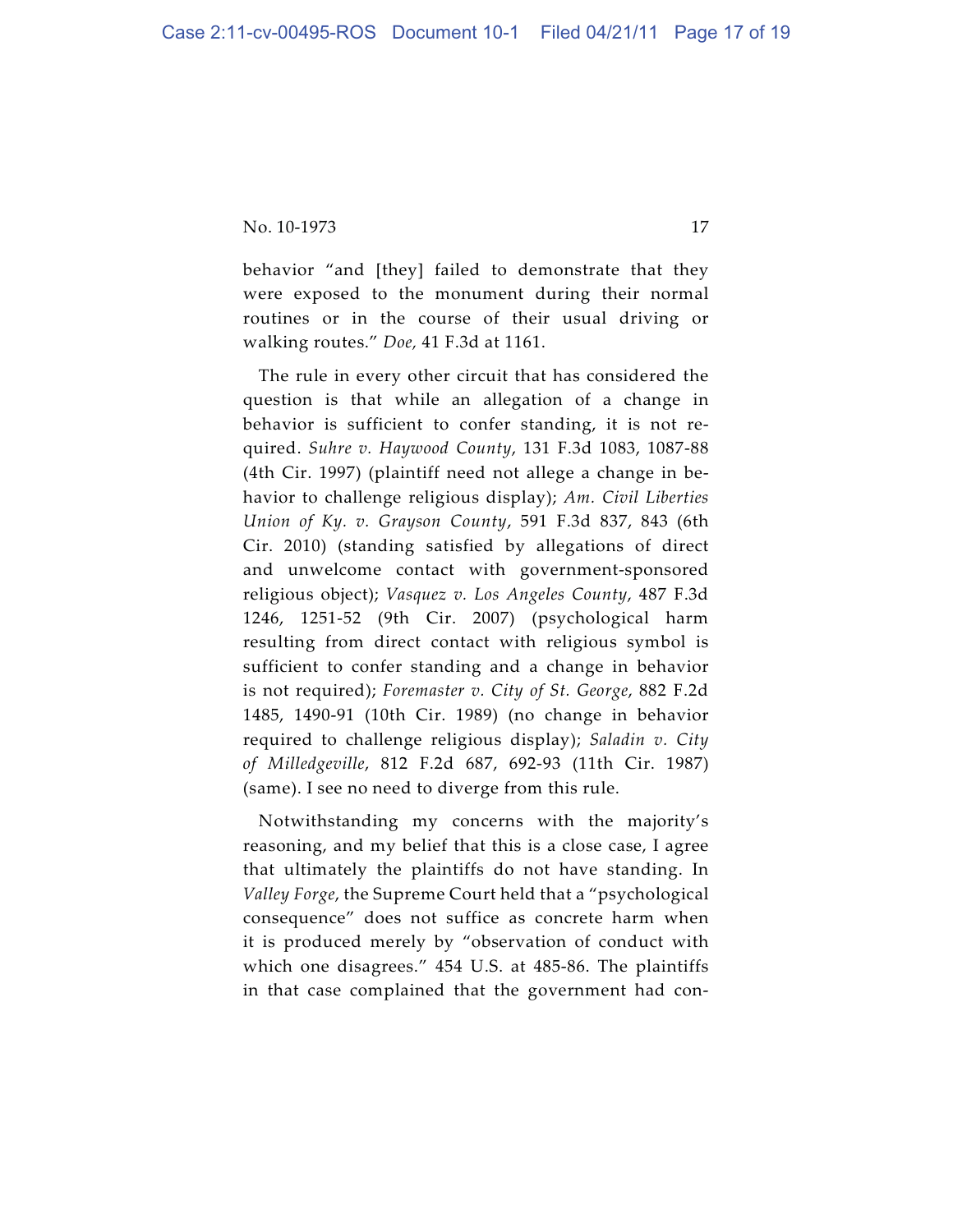veyed surplus property to a religious college for free in violation of the Establishment Clause. *Id.* at 486-87. The Court found that the plaintiffs did not have standing, but it also reiterated that, "[i]n reaching this conclusion, we do not retreat from our earlier holdings that standing may be predicated on noneconomic injury." *Id.* at 486.

The Court simply has not been clear as to what distinguishes the psychological injury produced by conduct with which one disagrees from an injury that suffices to give rise to an injury-in-fact in Establishment Clause cases. As the Ninth Circuit recently noted, the Court has decided cases in many contexts where the plaintiffs claimed that they were hurt by exposure to unwelcome religious messages from the government, including cases involving a creche in a county courthouse, a creche in a public park, the Ten Commandments displayed on the grounds of a state capitol, the Ten Commandments displayed at a courthouse, a cross displayed in a national park, prayer in a football game, school prayer, a moment of silence at school, Bible reading at a public school, and a religious invocation at graduation. *Catholic League for Religious and Civil Rights v. City of San Francisco*, 624 F.3d 1043, 1049-50 (9th Cir. 2009) (citing Supreme Court cases). In all of those cases, the Court treated standing as sufficient, even though it appears that nothing was affected but the religious or irreligious sentiments of the plaintiffs. *Id.* "To ignore the import of those cases for the standing analysis, one would have to believe the Supreme Court repeatedly overlooked a major standing problem and decided a plethora of